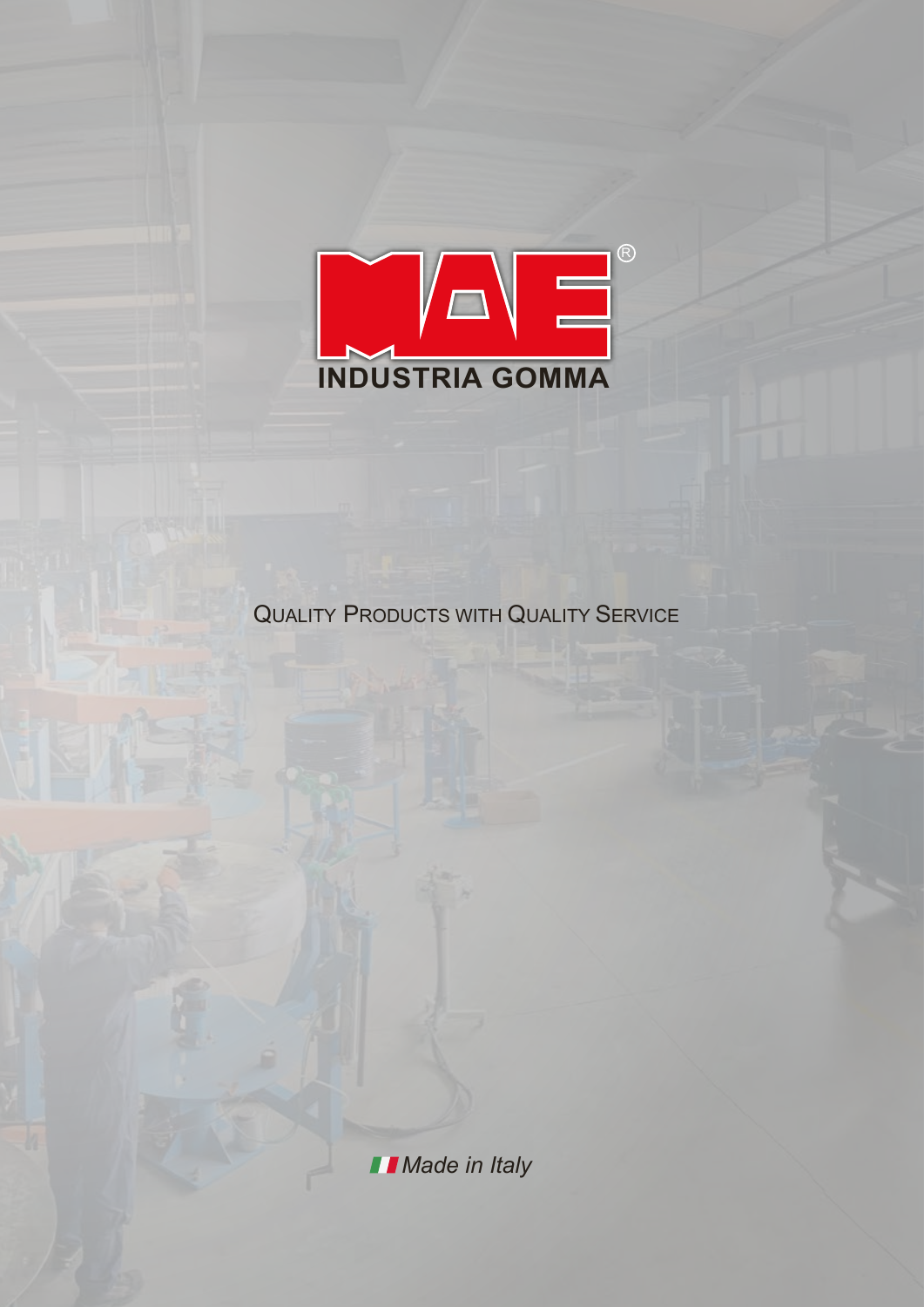### **Our Company**

**M.I.G. – MAE INDUSTRIA GOMMA** is a rubber industry with Headquarters and factory located in Anagni at 50 km south of Rome and has an experience in tyres retreading field of nearly 50 years. M.I.G. manufactures and exports worldwide curing tubes, bladders and curing envelopes. Furthermore M.I.G. can comply with all demands coming from retreaders whether if they have "hot type plants" with tube or bladders presses, or "precured type plants" with double envelope, envelope/tube or rimless envelope system.

### **La Nostra Azienda**

**La M.I.G. - MAE INDUSTRIA GOMMA** è

un'industria della gomma con sede ed impianti ad Anagni, circa 50 km da Roma, con esperienza di circa 50 anni nel campo della ricostruzione degli pneumatici. La M.I.G. produce ed esporta in tutto il mondo camere di cottura, fustini ed envelopes. La M.I.G. può quindi soddisfare tutte le richieste dei clienti sia se essi utilizzano impianti del tipo "a caldo" con presse a camera di cottura o fustino, sia se invece usano impianti del tipo "prestampato" a doppio envelop, envelope e camera o envelope a gonna lunga.

**Our plant** has been built on area of 30.000 sq.mt. and buildings cover 7.000 sq.mt. where office-warehouse and production are located.

**Il nostro impianto** è stato costruito su un'area di 30.000 mq. con fabbricati di 7.000 mq. dove sono situati uffici, magazzini e produzione.



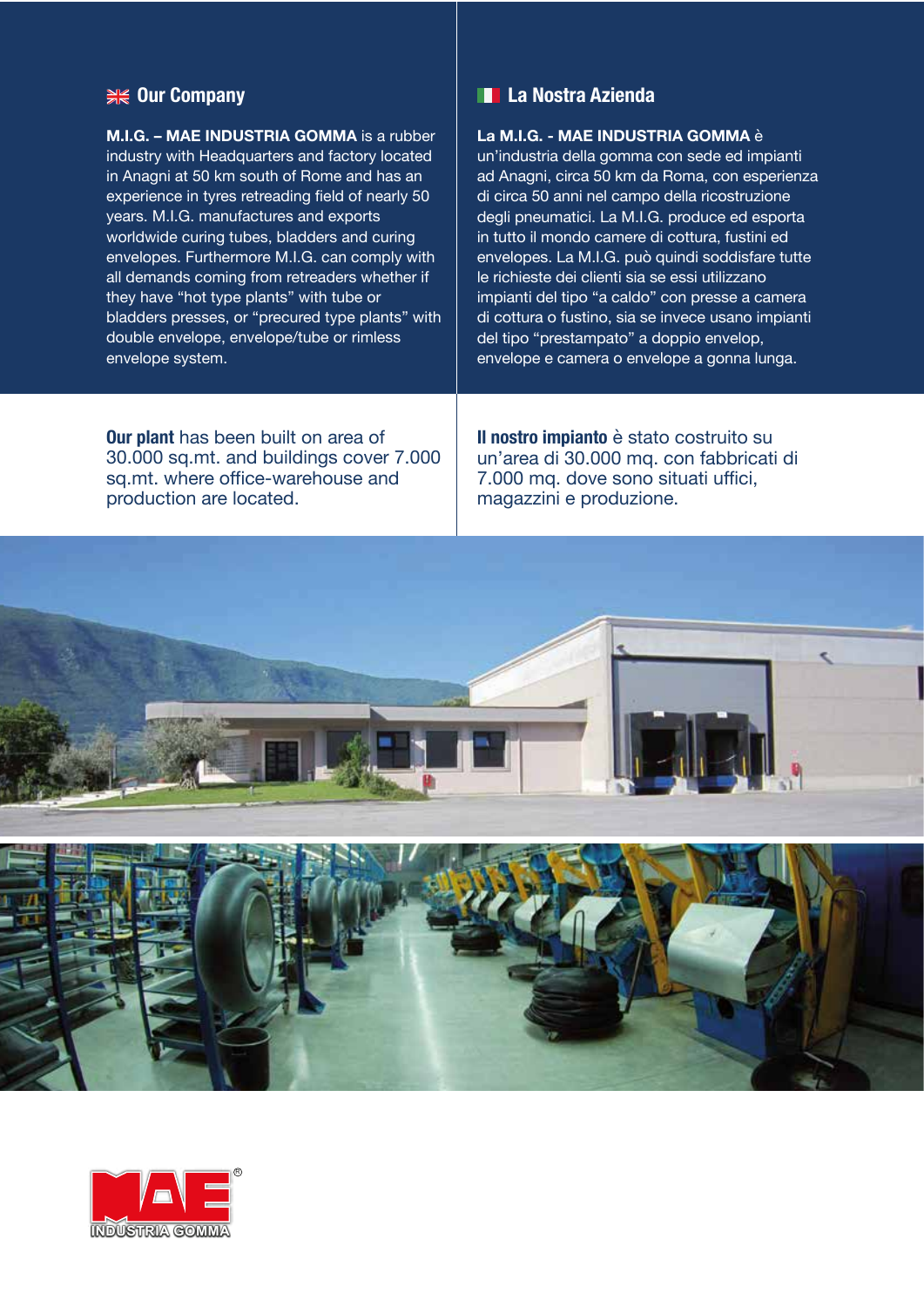### **PRECURED CURING PROCESS PRODUCTS PRODOTTI PER SISTEMA DI RICOSTRUZIONE A PRESTAMPATO**

## **INDEX /** INDICE

|                 | <b>OUTER ENVELOPES MOULD TECHNOLOGY / ENVELOPES ESTERNI STAMPAGGIO A COMPRESSIONE:</b>                                           | $\mathbf{2}$            |
|-----------------|----------------------------------------------------------------------------------------------------------------------------------|-------------------------|
|                 | STN TYPE OUTER ENVELOPES REGULAR SKIRT / ENVELOPES ESTERNI TIPO STN LUNGHEZZA GONNA STANDARD                                     | $\overline{\mathbf{2}}$ |
| 3rd GENERATION  | STN TYPE OUTER ENVELOPES SHORT SKIRT / ENVELOPES ESTERNI TIPO STN LUNGHEZZA GONNA RIDOTTA                                        | $\overline{\mathbf{2}}$ |
|                 | STN TYPE OUTER ENVELOPES LONGER SKIRT (RIM AND FLANGE) / ENVELOPES ESTERNI TIPO STN GONNA ESTESA (CERCHIO E FLANGIA)             | 3                       |
| <b>STN LINE</b> | <b>STN TYPE OUTER ENVELOPES EXTENDED SKIRT / ENVELOPES ESTERNI TIPO STN SISTEMA ARC</b>                                          | 3                       |
| <b>NE</b>       | ST TYPE OUTER ENVELOPES REGULAR SKIRT / ENVELOPES ESTERNI TIPO ST LUNGHEZZA GONNA STANDARD                                       | 4                       |
| 57              | ST TYPE OUTER ENVELOPES SHORT SKIRT / ENVELOPES ESTERNI TIPO ST LUNGHEZZA GONNA RIDOTTA                                          | 4                       |
|                 | ST TYPE OUTER ENVELOPES LONGER SKIRT (RIM AND FLANGE) / ENVELOPES ESTERNI TIPO ST GONNA ESTESA (CERCHIO E FLANGIA)               | 5                       |
|                 | ST TYPE OUTER ENVELOPES EXTENDED SKIRT / ENVELOPES ESTERNI TIPO ST SISTEMA ARC                                                   | 5                       |
|                 | OUTER ENVELOPES TRADITIONAL TECHNOLOGY / ENVELOPES ESTERNI TECNOLOGIA TRADIZIONALE:                                              | 6                       |
|                 | SL TYPE OUTER ENVELOPES REGULAR SKIRT / ENVELOPES ESTERNI TIPO SL - LUNGHEZZA GONNA STANDARD                                     | 6                       |
|                 | XL TYPE OUTER ENVELOPES LONGER SKIRT (RIM AND FLANGE) / ENVELOPES ESTERNI TIPO XL - LUNGHEZZA GONNA ESTESA (CERCHIO E FLANGIA) 7 |                         |
|                 | OUTER ENVELOPES FOR STEAM BONDER - SHORT SKIRT / ENVELOPES ESTERNI PER SISTEMA STEAM BONDER - LUNGHEZZA GONNA RIDOTTA 7          |                         |
|                 | <b>EXTENDED SKIRT TYPE OUTER ENVELOPES (ARC SYSTEM)</b> / ENVELOPES ESTERNI TIPO GONNA LUNGA (SISTEMA ARC)                       | 8                       |
|                 | <b>INNER ENVELOPES / ENVELOPES INTERNI:</b>                                                                                      | 9                       |
|                 | <b>INNER ENVELOPES / ENVELOPES INTERNI</b>                                                                                       | 9                       |
|                 | <b>INNER ENVELOPES / ENVELOPES INTERNI</b>                                                                                       | 10                      |
|                 |                                                                                                                                  |                         |
|                 | <b>INNER ENVELOPES FOR SOLID TYRES / ENVELOPES INTERNI PER GOMME PIENE</b>                                                       | 11                      |
|                 | <b>RUBBER WICKING PAD / CUSCINO PER VUOTO</b>                                                                                    | 12                      |

**METAL AND RUBBER SEALING RING** / ANELLI DI RICAMBIO PER SISTEMA ARC



**13**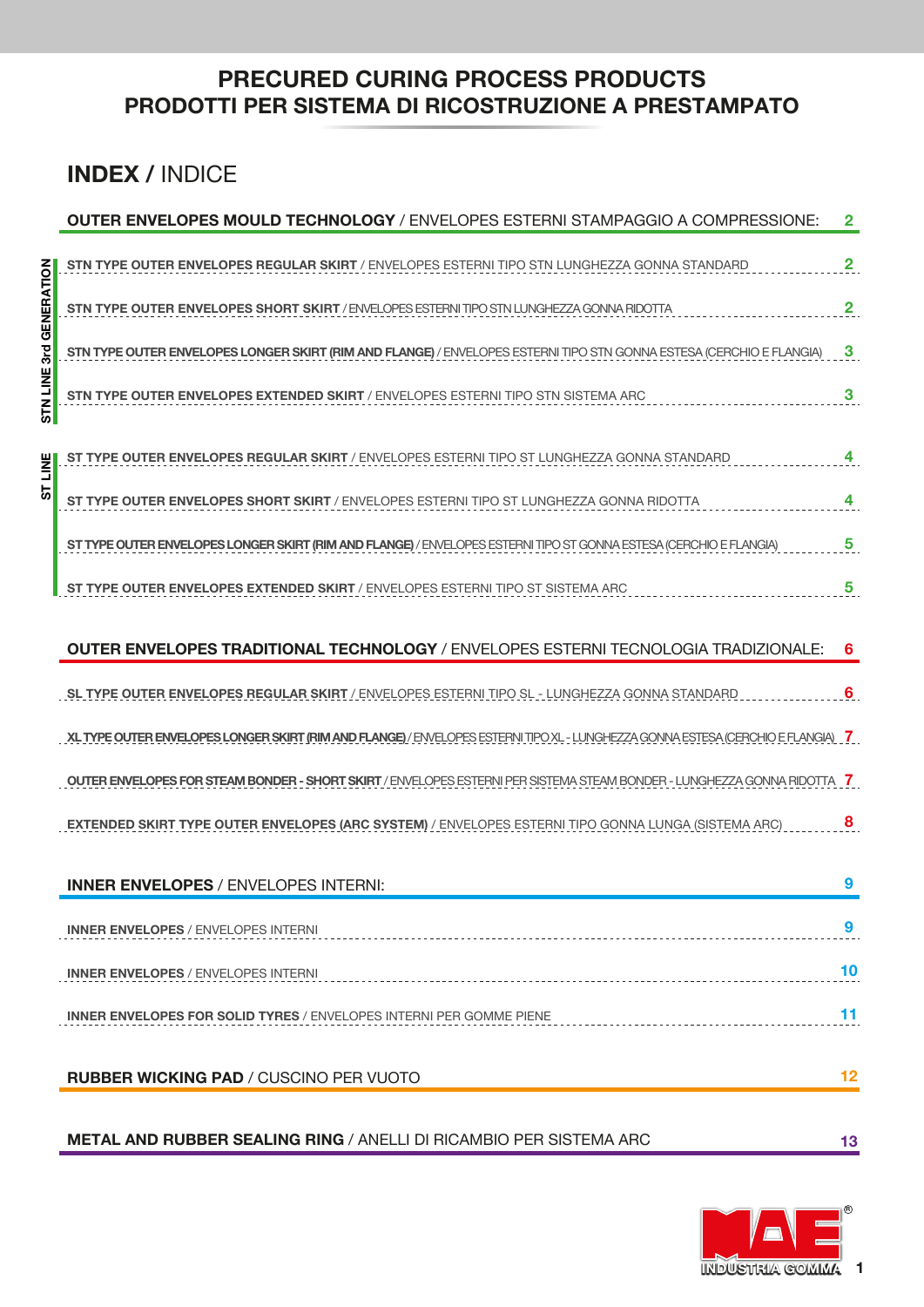### **NEW GENERATION 3rd GENERATION - MOULD TECHNOLOGY**

### **STN TYPE OUTER ENVELOPES REGULAR SKIRT ENVELOPES ESTERNI TIPO STN LUNGHEZZA GONNA STANDARD**

| <b>CODE</b><br><b>CODICE</b> | <b>TYRE SIZE (SUGGESTED)</b><br>DIMENSIONE PNEUMATICO (SUGGERITO)                                                                 | <b>OD</b><br>OD.            | <b>BB</b><br><b>BB</b>     |
|------------------------------|-----------------------------------------------------------------------------------------------------------------------------------|-----------------------------|----------------------------|
| <b>STN 42X28</b>             | 315/80-22.5 1100-20<br>385/65-22.5 12-22.5                                                                                        | MM 1080<br><b>INCH 42.5</b> | MM 732<br><b>INCH 28.8</b> |
| <b>STN 41X28</b>             | 1100-20 315/80-22.5 11-24.5                                                                                                       | MM 1060<br><b>INCH 41.7</b> | MM 670<br><b>INCH 26.3</b> |
| <b>STN 40X26</b>             | 295/80-22.5 315/60-22.5 315/70-22.5 11-22.5<br>1000-20 235/75-22.5 275/80-22.5<br>285/75-24.5 445/45-19.5 425/45-19.5 295/75-22.5 | MM 1040<br><b>INCH 40.9</b> | MM 670<br><b>INCH 26.3</b> |
| <b>STN 38X23</b>             | 305/70-19.5 825-20 900-20<br>$10 - 22.5$<br>275/70-22.5<br>305/60-22.5                                                            | MM 1000<br><b>INCH 39.3</b> | MM 605<br><b>INCH 23.8</b> |
| <b>STN 35X21</b>             | 245/70-19.5 285/70-19.5 265/70-19.5                                                                                               | MM 910<br><b>INCH 35.8</b>  | MM 551<br><b>INCH 21.7</b> |
| <b>STN 31X20</b>             | 235/75-17.5 205/75-17.5 225/70-17.5                                                                                               | MM 800<br><b>INCH 31.5</b>  | MM 502<br><b>INCH 19.8</b> |
| <b>STN 29X22</b>             | 215/75-16 825-16 8/8.5-17.5<br>750-16                                                                                             | MM 750<br><b>INCH 29.5</b>  | MM 576<br><b>INCH 22.6</b> |
| <b>STN 28X17</b>             | 600-16 650-16<br>700-16                                                                                                           | MM 715<br><b>INCH 28.1</b>  | MM 441<br><b>INCH 17.4</b> |

### **STN TYPE OUTER ENVELOPES SHORT SKIRT\* ENVELOPES ESTERNI TIPO STN LUNGHEZZA GONNA RIDOTTA\***

| <b>CODE</b>      | <b>TYRE SIZE (SUGGESTED)</b>      | <b>OD</b>                   | <b>BB</b>          |
|------------------|-----------------------------------|-----------------------------|--------------------|
| <b>CODICE</b>    | DIMENSIONE PNEUMATICO (SUGGERITO) | <b>OD</b>                   | <b>BB</b>          |
| <b>STN 40X22</b> | 1000-20 275/80-22.5 295/75-22.5   | MM 1040                     | MM 570             |
|                  | 11-22.5 295/80-22.5 285/75-24.5   | <b>INCH 40.9</b>            | <b>INCH 22.4</b>   |
| <b>STN 41X24</b> | 1100-20 315/80-22.5 11-24.5       | MM 1060<br><b>INCH 41.7</b> | MM 608<br>NCH 23.9 |

**\* TO BE USED IN COMBINATION WITH THE NEW INNER ENVELOPES MILLENNIUM "S" TYPE DA USARE IN COMBINAZIONE CON ENVELOPES INTERNI MILLENNIUM TIPO "S"**

**OD = AVARAGE OUTSIDE DIAMETER OD = DIAMETRO ESTERNO MEDIO**

**BB = BEAD TO BEAD MEASUREMENT BB = TALLONE - TALLONE**

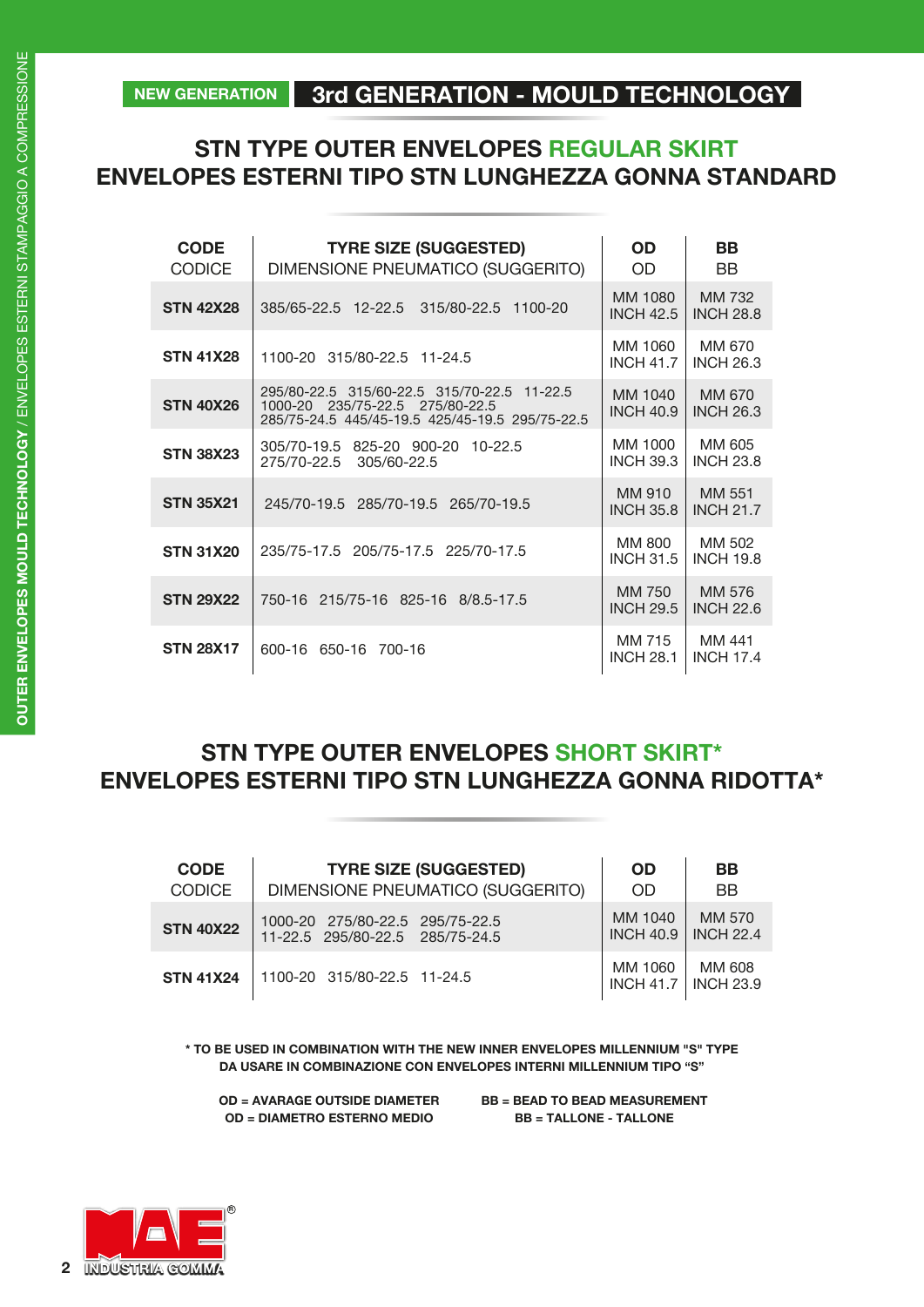### **STN TYPE OUTER ENVELOPES EXTENDED SKIRT ENVELOPES ESTERNI TIPO STN SISTEMA ARC**

| <b>CODE</b><br><b>CODICE</b> | <b>TYRE SIZE (SUGGESTED)</b><br>DIMENSIONE PNEUMATICO (SUGGERITO) | <b>OD</b><br>OD             | <b>BB</b><br><b>BB</b>            |
|------------------------------|-------------------------------------------------------------------|-----------------------------|-----------------------------------|
| <b>STN 42X36</b>             | 315/80-22.5 12-22.5 1100-20                                       | MM 1080<br><b>INCH 42.5</b> | MM 952<br><b>INCH 37.4</b>        |
| <b>STN 42X34</b>             | $11 - 24.5$                                                       | MM 1080<br><b>INCH 42.5</b> | MM 902<br><b>INCH 35.5</b>        |
| <b>STN 41X34</b>             | 11-22.5 315/70-22.5                                               | MM 1060<br><b>INCH 41.7</b> | <b>MM 878</b><br><b>INCH 34.6</b> |
| <b>STN 40X34</b>             | 305/70-22.5<br>295/80-22.5<br>11-22.5                             | MM 1040<br><b>INCH 40.9</b> | MM 870<br><b>INCH 34.2</b>        |
| <b>STN 40X32</b>             | 295/75-22.5 275/80-22.5 285/75-24.5                               | MM 1040<br><b>INCH 40.9</b> | MM 830<br><b>INCH 32.7</b>        |
| <b>STN 38X32</b>             | 275/70-22.5 10-22.5 305/70-19.5<br>900-20 825-20                  | MM 1000<br><b>INCH 39.4</b> | MM 800<br><b>INCH 31.5</b>        |
| <b>STN 35X29</b>             | 255/70-22.5<br>265/70-22.5 265/70-19.5<br>285/70-19.5             | MM 910<br><b>INCH 35.8</b>  | MM 751.2<br><b>INCH 29.6</b>      |
| <b>STN 31X26</b>             | 245/70-22.5<br>265/70-22.5<br>225/70-19.5<br>225/70-22.5          | MM 800<br><b>INCH 31.5</b>  | MM 662<br>INCH <sub>26</sub>      |
| <b>STN 29X25</b>             | 215/70-16 215/85-16<br>225/75-16<br>750-16<br>8/8.5-17.5 825-16   | MM 750<br><b>INCH 29.5</b>  | MM 656<br><b>INCH 25.8</b>        |

### **STN TYPE OUTER ENVELOPES LONGER SKIRT (RIM AND FLANGE) ENVELOPES ESTERNI TIPO STN GONNA ESTESA (CERCHIO E FLANGIA)**

| <b>CODE</b><br><b>CODICE</b> | <b>TYRE SIZE (SUGGESTED)</b><br>DIMENSIONE PNEUMATICO (SUGGERITO) | OD<br>OD.                   | BB<br><b>BB</b>                   |
|------------------------------|-------------------------------------------------------------------|-----------------------------|-----------------------------------|
| <b>STN 42X31</b>             | 385/65-22.5                                                       | MM 1080<br><b>INCH 42.5</b> | MM 822<br><b>INCH 32.3</b>        |
| <b>STN 41X30</b>             | 315/70-22.5 11-22.5                                               | MM 1060<br><b>INCH 41.7</b> | <b>MM 778</b><br><b>INCH 30.6</b> |
| <b>STN 38X26</b>             | 275/70-22.5                                                       | MM 1000<br><b>INCH 39.4</b> | MM 705<br><b>INCH 27.7</b>        |
| <b>STN 35X25</b>             | 245/70-19.5 265/70-19.5 285/70-19.5                               | MM 910<br><b>INCH 35.8</b>  | MM 631.2<br><b>INCH 24.8</b>      |
| <b>STN 31X24</b>             | 235/75-17.5 205/75-17.5 225/70-17.5                               | MM 800<br><b>INCH 31.5</b>  | MM 602<br><b>INCH 23.7</b>        |
| <b>STN 29X22</b>             | 750-16 8/8.5-17.5 215/75-16<br>825-16                             | MM 750<br><b>INCH 29.5</b>  | MM 576<br><b>INCH 22.6</b>        |
| <b>STN 28X21</b>             | 600-16<br>650-16<br>700-16                                        | MM 715<br><b>INCH 28.1</b>  | MM 541<br><b>INCH 21.3</b>        |

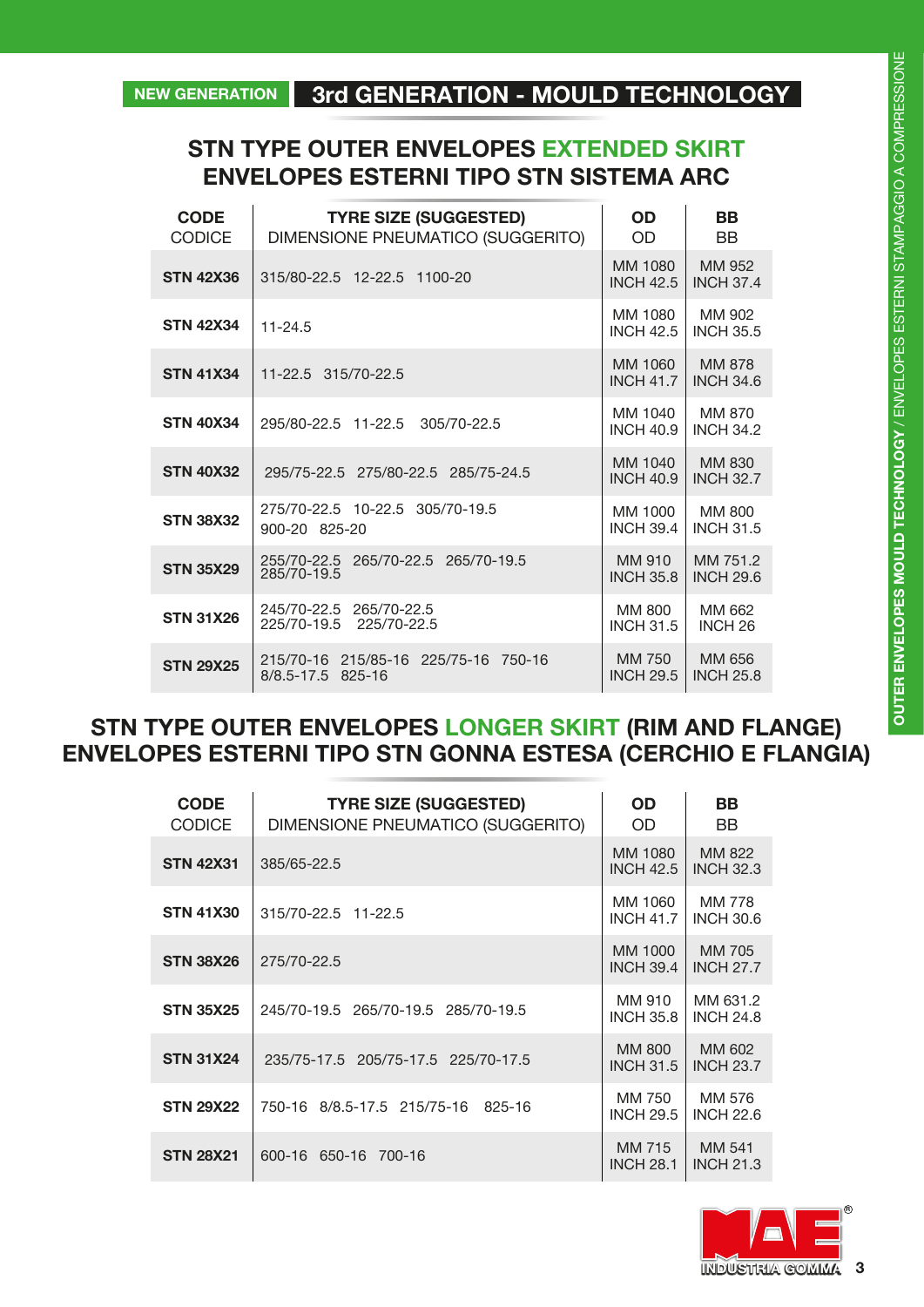## **MOULD TECHNOLOGY**

### **ST TYPE OUTER ENVELOPES REGULAR SKIRT ENVELOPES ESTERNI TIPO ST LUNGHEZZA GONNA STANDARD**

| <b>ID COLOR</b><br><b>ID COLORE</b> | <b>CODE</b><br><b>CODICE</b> | <b>TYRE SIZE (SUGGESTED)</b><br>DIMENSIONE PNEUMATICO (SUGGERITO)                                                                    | <b>OD</b><br>OD               | <b>BB</b><br><b>BB</b>         | REF.<br><b>SL</b>          |
|-------------------------------------|------------------------------|--------------------------------------------------------------------------------------------------------------------------------------|-------------------------------|--------------------------------|----------------------------|
|                                     | <b>ST 44X32</b>              | 1300-20 365/80-20 13-22.5 15-22.5<br>1200-20<br>445/65-22.5 1200-24 425/65-22.5                                                      | MM 1143<br>INCH <sub>45</sub> | <b>MM 790</b><br><b>INCH31</b> | <b>SL12</b><br><b>SL13</b> |
|                                     | <b>ST 42X28</b>              | 385/65-22.5 12-22.5 1100-20                                                                                                          | MM 1080<br><b>INCH 42.5</b>   | MM 710<br><b>INCH 27.9</b>     | SL11/12                    |
|                                     | <b>ST 41X28</b>              | 315/80-22.5 11-24.5<br>1100-20                                                                                                       | MM 1148<br>INCH <sub>45</sub> | MM 715<br>INCH <sub>28</sub>   | <b>SL11</b>                |
|                                     | <b>ST 40X26-A</b>            | 295/80-22.5 315/60-22.5<br>315/70-22.5 11-22.5<br>1000-20<br>295/75-22.5<br>275/80-22.5<br>285/75-24.5<br>445/45-19.5<br>425/45-19.5 | MM 1040<br><b>INCH 40.9</b>   | MM 700<br><b>INCH 27.5</b>     | <b>SL10</b>                |
|                                     | <b>ST 40X26</b>              | 1000-20 295/75-22.5<br>275/80-22.5<br>285/75-24.5                                                                                    | MM 1066<br><b>INCH 41.9</b>   | MM 670<br><b>INCH 26.3</b>     | <b>SL10</b>                |
|                                     | <b>ST 38X23</b>              | 305/70-19.5<br>825-20<br>900-20<br>$10 - 22.5$<br>275/70-22.5<br>305/60-22.5                                                         | MM 1020<br>INCH <sub>40</sub> | MM 600<br><b>INCH 23.6</b>     | SL9                        |
|                                     | <b>ST 35X21</b>              | 265/70-19.5<br>245/70-19.5<br>285/70-19.5                                                                                            | MM 941<br>INCH <sub>37</sub>  | MM 545<br><b>INCH 21.4</b>     | SL <sub>8</sub>            |
|                                     | <b>ST 31X20</b>              | 825-16<br>750-16<br>205/75-17.5<br>$8 - 17.5$<br>225/70-17.5<br>235/75-17.5                                                          | MM 790<br>INCH <sub>31</sub>  | MM 508<br>INCH <sub>20</sub>   | SL7                        |
|                                     | <b>ST 29X22</b>              | 215/75-16                                                                                                                            | MM 745<br><b>INCH 29.3</b>    | MM 545<br><b>INCH 21.4</b>     |                            |
|                                     | <b>ST 28X17</b>              | 600-16<br>650-16<br>700-16                                                                                                           | MM 739<br>INCH <sub>29</sub>  | MM 434<br>INCH <sub>17</sub>   | SL <sub>6</sub>            |

### **ST OUTER ENVELOPES SHORT SKIRT\* ENVELOPES ESTERNI TIPO ST LUNGHEZZA GONNA RIDOTTA\***

| <b>ID COLOR</b><br><b>ID COLORE</b> | <b>CODE</b><br><b>CODICE</b> | <b>TYRE SIZE (SUGGESTED)</b><br>DIMENSIONE PNEUMATICO (SUGGERITO)     | <b>OD</b><br>OD.              | BB<br><b>BB</b>            | REF.<br><b>SSL</b> |
|-------------------------------------|------------------------------|-----------------------------------------------------------------------|-------------------------------|----------------------------|--------------------|
|                                     | <b>ST 41X22</b>              | $11 - 24.5$                                                           | MM 1148<br>INCH <sub>45</sub> | MM 570<br><b>INCH 22.4</b> | SSL <sub>11</sub>  |
|                                     | <b>ST 40X22</b>              | 275/80-22.5 295/75-22.5 11-22.5<br>1000-20<br>295/80-22.5 285/75-24.5 | MM 1066<br><b>INCH 41.9</b>   | MM 570<br><b>INCH 22.4</b> | SSL <sub>10</sub>  |

**\* TO BE USED IN COMBINATION WITH THE NEW INNER ENVELOPES MILLENNIUM "S" TYPE** 

\* DA USARE IN COMBINAZIONE CON ENVELOPES INTERNI MILLENNIUM TIPO "S"

**OD= AVERAGE OUTSIDE DIAMETER BB= BEAD TO BEAD MEASUREMENT**

OD= DIAMETRO ESTERNO MEDIOBB= TALLONE - TALLONE

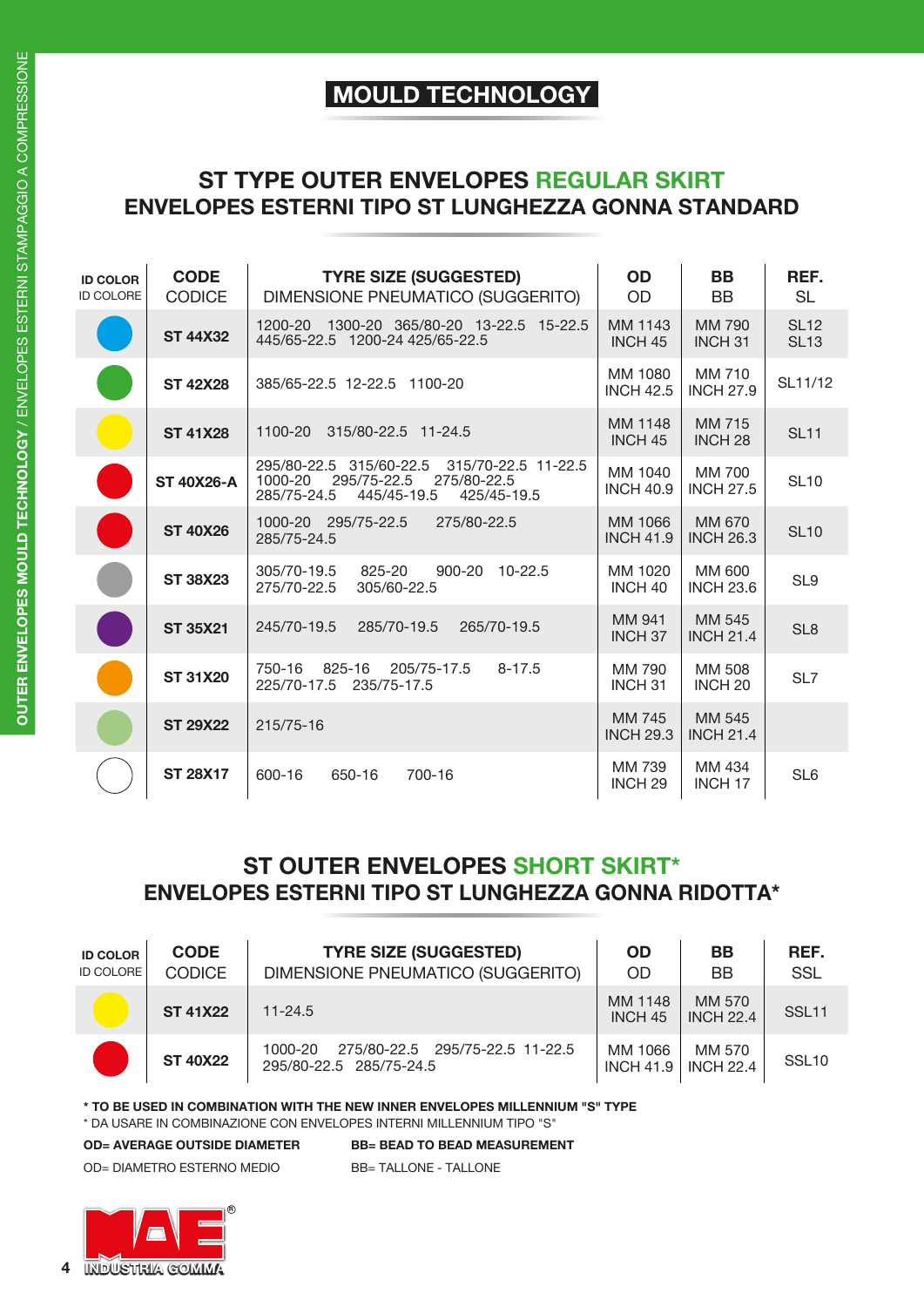### **ST TYPE OUTER ENVELOPES LONGER SKIRT (RIM AND FLANGE) ENVELOPES ESTERNI TIPO ST GONNA ESTESA (CERCHIO E FLANGIA)**

| <b>ID COLOR</b><br><b>ID COLORE</b> | <b>CODE</b><br><b>CODICE</b> | <b>TYRE SIZE (SUGGESTED)</b><br>DIMENSIONE PNEUMATICO (SUGGERITO) | <b>OD</b><br><b>OD</b>        | BB<br><b>BB</b>            | REF.<br>XL      |
|-------------------------------------|------------------------------|-------------------------------------------------------------------|-------------------------------|----------------------------|-----------------|
|                                     | <b>ST 44X34</b>              | 15-22.5 445/65-19.5 13-22.5<br>1200-20<br>425/65-22.5 1200-24     | MM 1143<br>INCH <sub>45</sub> | MM 870<br><b>INCH 34.2</b> | XL13            |
|                                     | <b>ST 42X31</b>              | 385/65-22.5                                                       | MM 1080<br><b>INCH 42.5</b>   | MM 790<br><b>INCH 31.1</b> | XL11/12         |
|                                     | <b>ST 41X30</b>              | 315/70-22.5<br>$11 - 22.5$                                        | MM 1148<br>INCH <sub>45</sub> | MM 750<br><b>INCH 29.5</b> | <b>XL11</b>     |
|                                     | <b>ST 40X28</b>              | 1000-20 275/80-22.5                                               | MM 1066<br><b>INCH 41.9</b>   | MM 715<br><b>INCH 28.1</b> | <b>XL10</b>     |
|                                     | <b>ST 38X26</b>              | 275/70-22.5                                                       | MM 980<br><b>INCH 38.5</b>    | MM 695<br><b>INCH 27.4</b> | XL <sub>9</sub> |
|                                     | <b>ST 35X25</b>              | 245/70-19.5<br>265/70-19.5<br>285/70-19.5                         | MM 941<br>INCH <sub>37</sub>  | MM 620<br><b>INCH 24.4</b> | XL <sub>8</sub> |

### **ST TYPE OUTER ENVELOPES EXTENDED SKIRT ENVELOPES ESTERNI TIPO ST SISTEMA ARC**

| <b>ID COLOR</b><br><b>ID COLORE</b> | <b>CODE</b><br><b>CODICE</b> | <b>TYRE SIZE (SUGGESTED)</b><br>DIMENSIONE PNEUMATICO (SUGGERITO)                  | <b>OD</b><br>OD               | <b>BB</b><br><b>BB</b>       | REF.<br><b>ARC</b> |
|-------------------------------------|------------------------------|------------------------------------------------------------------------------------|-------------------------------|------------------------------|--------------------|
|                                     | <b>ST 44X38</b>              | 1200-20 385/65-22.5 15-22.5 13-22.5<br>445/65-19.5 425/65-22.5 1200-24 315/80-22.5 | MM 1143<br>INCH <sub>45</sub> | MM 970<br>INCH <sub>38</sub> | 44X38              |
|                                     | <b>ST 44X36</b>              | 385/65-22.5                                                                        | MM 1143<br>INCH <sub>45</sub> | MM 920<br><b>INCH 36.2</b>   | 44X36              |
|                                     | <b>ST 42X36</b>              | 315/80-22.5<br>$12 - 22.5$<br>1100-20                                              | MM 1080<br><b>INCH 42.5</b>   | MM 920<br><b>INCH 36.2</b>   | 42X36              |
|                                     | <b>ST 42X34</b>              | $11 - 24.5$                                                                        | MM 1080<br><b>INCH 42.5</b>   | MM 870<br><b>INCH 34.2</b>   | 42X34              |
|                                     | <b>ST 41X34</b>              | 11-22.5 315/70-22.5                                                                | MM 1148<br>INCH <sub>45</sub> | MM 870<br><b>INCH 34.2</b>   |                    |
|                                     | <b>ST 40X34</b>              | 295/80-22.5<br>11-22.5 305/70-22.5                                                 | MM 1040<br><b>INCH 40.9</b>   | MM 870<br><b>INCH 34.2</b>   | 40X34              |
|                                     | <b>ST 40X32</b>              | 295/75-22.5<br>275/80-22.5 285/75-24.5                                             | MM 1040<br><b>INCH 40.9</b>   | MM 830<br><b>INCH 32.7</b>   | 40X32              |
|                                     | <b>ST 38X32</b>              | 275/70-22.5<br>$10 - 22.5$                                                         | MM 980<br><b>INCH 38.5</b>    | MM 795<br><b>INCH 31.3</b>   |                    |
|                                     | <b>ST 35X29</b>              | 255/70-22.5<br>265/70-22.5<br>265/70-19.5<br>285/70-19.5                           | MM 910<br><b>INCH 35.8</b>    | MM 740<br>INCH <sub>29</sub> | 35X29              |
|                                     | <b>ST 35X27</b>              |                                                                                    | MM 910<br><b>INCH 35.8</b>    | MM 685<br>INCH <sub>27</sub> |                    |
|                                     | <b>ST 32X26</b>              | 245/70-22.5 265/70-22.5                                                            | MM 825<br><b>INCH 32.5</b>    | MM 665<br><b>INCH 26.2</b>   | 32X26              |
|                                     | <b>ST 32X24</b>              | 225/70-19.5<br>225/70-22.5                                                         | MM 825<br><b>INCH 32.5</b>    | MM 615<br><b>INCH 24.2</b>   |                    |
|                                     | <b>ST 29X25</b>              | 215/70-16<br>215/85-16 225/75-16                                                   | MM 745<br><b>INCH 29.3</b>    | MM 620<br><b>INCH 24.4</b>   | 29X25              |

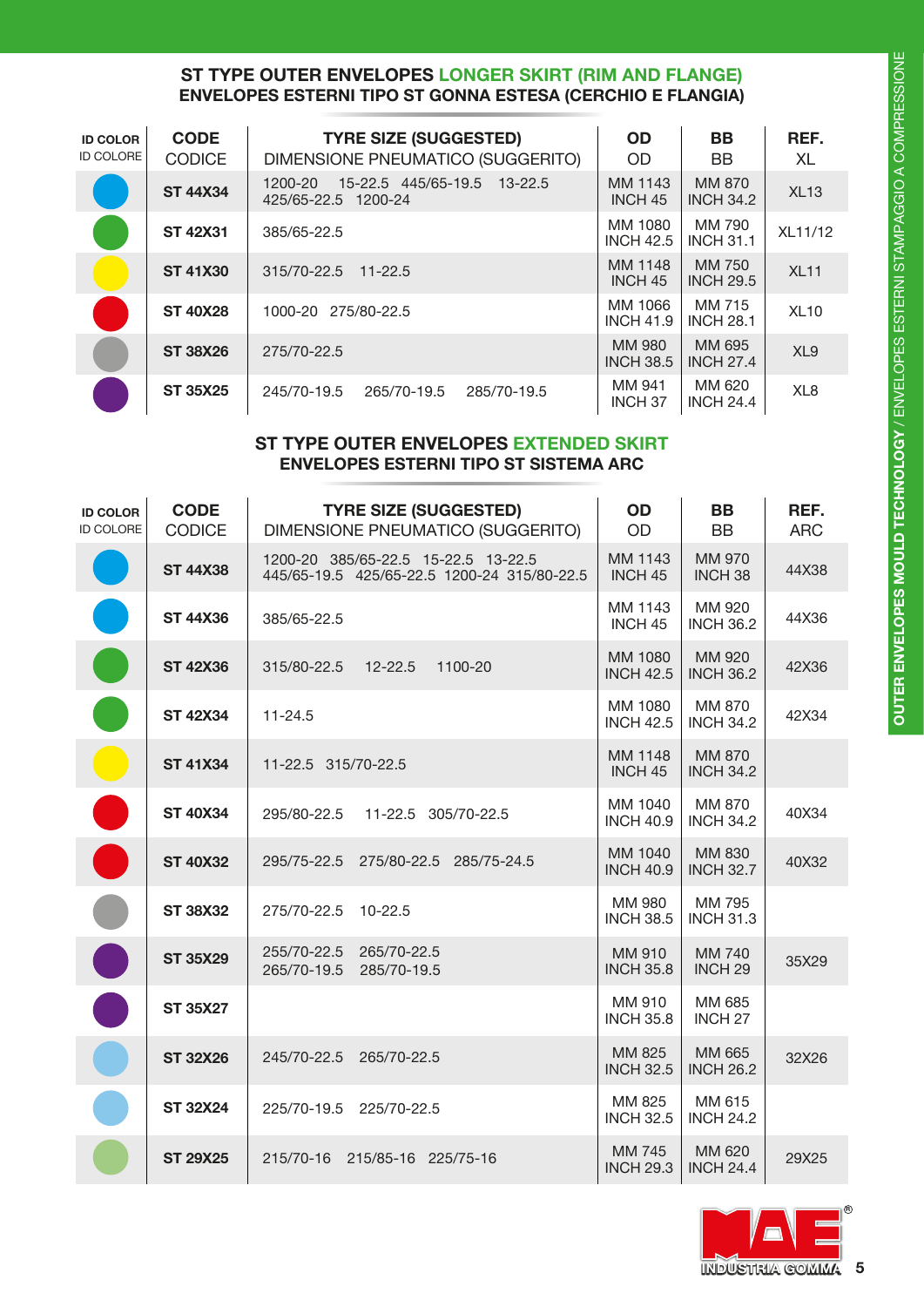### **SL TYPE OUTER ENVELOPES - REGULAR SKIRT ENVELOPES ESTERNI TIPO SL - LUNGHEZZA GONNA STANDARD**

| <b>CODE</b><br><b>CODICE</b> | <b>DIMENSIONS (1) X (2)</b><br>DIMENSIONI (1) X (2) | <b>TYRE SIZE (SUGGESTED)</b><br>DIMENSIONE PNEUMATICO (SUGGERITO)                                                                   |
|------------------------------|-----------------------------------------------------|-------------------------------------------------------------------------------------------------------------------------------------|
| <b>SL-14</b>                 | MM 1238 x 965<br><b>INCH 48 x 38</b>                | 1400-24 1400-25                                                                                                                     |
| <b>SL-13</b>                 | MM 1130 x 800<br>INCH 44,4 x 31,5                   | 385/65-22.5<br>445/65-22.5<br>$15 - 22.5$<br>$13 - 22.5$<br>425/65-22.5<br>1200-24                                                  |
| <b>SL-12</b>                 | MM 1160 x 730<br>INCH 45,6 x 28,7                   | 1200 - 20 1300-20 365/80-20 13-22.5 15-22.5<br>385/65-22.5 285/75-24.5                                                              |
| SL-11/12                     | MM 1067 x 710<br><b>INCH 42 x 28</b>                | 1100-20 1200-20<br>1100-22 11-24.5 455/45-22.5<br>385/55-22.5  12-22.5  315/80-22.5  445/65-19.5                                    |
| <b>SL-11</b>                 | MM 1020 x 720<br>INCH 40 x 28,4                     | 1100-20<br>$11 - 22.5$<br>12-22.5<br>315/75-22.5                                                                                    |
| <b>SL-10</b>                 | MM 1000 x 700<br>INCH 39,3 x 27,6                   | 1000-20 11-22.5 275/70-22.5 295/80-22.5 305/70-22.5<br>315/70-22.5 425/55-19.5 275/80-22.5                                          |
| <b>SL-9</b>                  | MM 960 x 630<br>INCH 37,8 x 24,8                    | $10 - 22.5$<br>$900 - 20$<br>305/70-19.5<br>305/60-22.5                                                                             |
| $SL-8$                       | MM 945 x 570<br>INCH 37,4 x 22,4                    | 700-20 750-20 825-20 8-22.5 9-22.5 255/70-22.5<br>305/70-19.5                                                                       |
| <b>SL-78</b>                 | MM 890 x 590<br>INCH 35 x 23,2                      | 900-15 10-15 10-17.5<br>285/70-19.5<br>650-20                                                                                       |
| <b>SL-76</b>                 | MM 840 x 540<br><b>INCH 33 x 22</b>                 | 245/70-19.5<br>825-15<br>825-16<br>265/70-19.5                                                                                      |
| $SL-7$                       | MM 795 x 500<br>INCH 31,3 x 20                      | 750-15 825-15 10-15 300-15 205-16 215-16 750-16<br>215/75-16 225/75-16 10-16.5 12-16.5 8.5-17.5 9.5-17.5<br>235/70-19.5 245/70-19.5 |
| $SL-6$                       | MM 714 x 440<br>INCH 28 x 17,3                      | 215-14 700-15 215-15 235/75-15 250-15<br>28X9-15 205/75-16 700-16 215/75-17.5 8-17.5                                                |
| $SL-4$                       | MM 650 x 430<br>INCH 25,6 x 17                      | 195-14 205-14 185-15 600-16 650-16 175/75-16<br>185-16 195-16 7-17.5 700-12 27X10-12                                                |
| $SL-2$                       | MM 610 x 380<br><b>INCH 24 x 15</b>                 | 165-13 165-14 165/70-14 175-14 175/70-14<br>185-14<br>185/75-14 750-10 23X10-12 700-12                                              |
| $SL-1$                       | MM 530 x 390<br>INCH 20,8 x 14,9                    | 23X9-10<br>650-10                                                                                                                   |
| $SL-0$                       | MM 525 x 335<br>INCH 20,6 x 13,1                    | 21X8-9<br>600-9                                                                                                                     |
| <b>SMALL</b>                 | MM 510 x 350<br>INCH 19,5 x 14,1                    | 200X50-10                                                                                                                           |
| <b>18X13</b>                 | MM 475 x 330<br><b>INCH 18 x 13</b>                 | 18X7-8<br>16X6-8<br>$500 - 8$                                                                                                       |
| <b>MINI</b>                  | MM 445 x 280<br><b>INCH 17,5 x 11</b>               | 15X4 1/2-8 400-8                                                                                                                    |

**(1) x (2)= OUTSIDE DIAMETER X BEAD - BEAD**

(1) x (2)= DIAMETRO ESTERNO X TALLONE - TALLONE

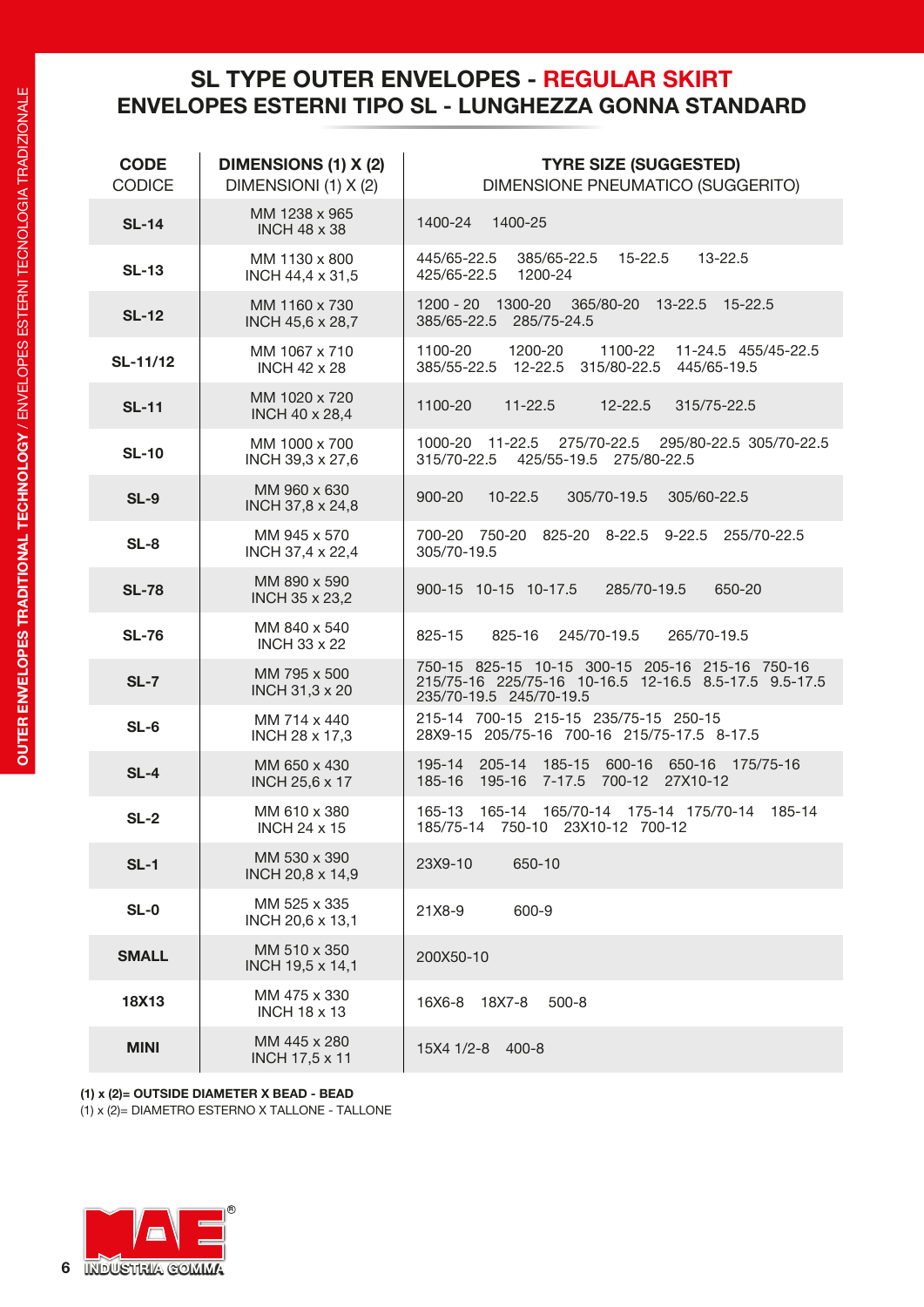### **XL TYPE OUTER ENVELOPES - LONGER SKIRT (RIM AND FLANGE) ENVELOPES ESTERNI TIPO XL - LUNGHEZZA GONNA ESTESA (CERCHIO E FLANGIA)**

| <b>CODE</b><br><b>CODICE</b> | <b>DIMENSIONS (1) X (2)</b><br>DIMENSIONI (1) X (2) | <b>TYRE SIZE (SUGGESTED)</b><br>DIMENSIONE PNEUMATICO (SUGGERITO)              |
|------------------------------|-----------------------------------------------------|--------------------------------------------------------------------------------|
| $XL-14$                      | MM 1238 x 1070<br><b>INCH 48 x 42</b>               | 1400-24 1400-25                                                                |
| $XL-13$                      | MM 1130 x 880<br>INCH 44,4 x 34,6                   | 1200-20 385/65-22.5 15-22.5 445/65-19.5<br>$13 - 22.5$<br>425/65-22.5 1200-24  |
| <b>XL-11/12</b>              | MM 1067 x 790<br><b>INCH 42 x 31</b>                | $11 - 22.5$<br>315/80-22.5<br>$12 - 22.5$<br>1100-20 1200-20                   |
| $XL-11$                      | MM 1020 x 770<br><b>INCH 40 x 30</b>                | 305/70-22.5<br>315/70-22.5 11-22.5 10-22.5*                                    |
| $XL-10$                      | MM 1000 x 740<br><b>INCH 39 x 29</b>                | 1000-20<br>$9 - 22.5^*$<br>275/80-22.5 295/80-22.5 305/70-19.5<br>265/75-22.5* |
| $XL-9$                       | MM 960 x 660<br>INCH 37,8 x 26                      | $900 - 20$                                                                     |
| $XL-8$                       | MM 945 x 640<br><b>INCH 37 x 25</b>                 | 700-20<br>750-20<br>825-20                                                     |
| $XL-76$                      | MM 840 x 570<br><b>INCH 33 x 23</b>                 | 245/70-19.5                                                                    |
| $XL-7$                       | MM 795 x 600<br><b>INCH 31 x 24</b>                 | $8 - 17.5$<br>750-16<br>$205 - 16$<br>$8.5 - 17.5$                             |
| $XL-6$                       | MM 714 x 465<br><b>INCH 28 x 18,3</b>               | 215/75-17.5                                                                    |

**\* ARC SYSTEM FIT** / COMPATIBILI CON SISTEMA ARC

**(1) X (2)= OUTSIDE DIAMETER X BEAD - BEAD**

(1) X (2)= DIAMETRO ESTERNO X TALLONE - TALLONE

### **OUTER ENVELOPES FOR STEAM BONDER - SHORT SKIRT\* ENVELOPES ESTERNI PER SISTEMA STEAM BONDER - LUNGHEZZA GONNA RIDOTTA\***

| <b>CODE</b><br><b>CODICE</b> | <b>DIMENSIONS (1) X (2)</b><br>DIMENSIONI (1) X (2) |            | <b>TYRE SIZE (SUGGESTED)</b><br>DIMENSIONE PNEUMATICO (SUGGERITO) |
|------------------------------|-----------------------------------------------------|------------|-------------------------------------------------------------------|
| 40X25                        | MM 1050 x 530<br><b>INCH 41,3 x 21</b>              | $900 - 20$ | 1000-20                                                           |
| 29X19                        | MM 714 x 420<br>INCH 28 x 16.5                      | 750-16     |                                                                   |

**\* NO VALVE HOLE** / SENZA FORO VALVOLA

**(1) X (2)= OUTSIDE DIAMETER X BEAD - BEAD**

(1) X (2)= DIAMETRO ESTERNO X TALLONE - TALLONE

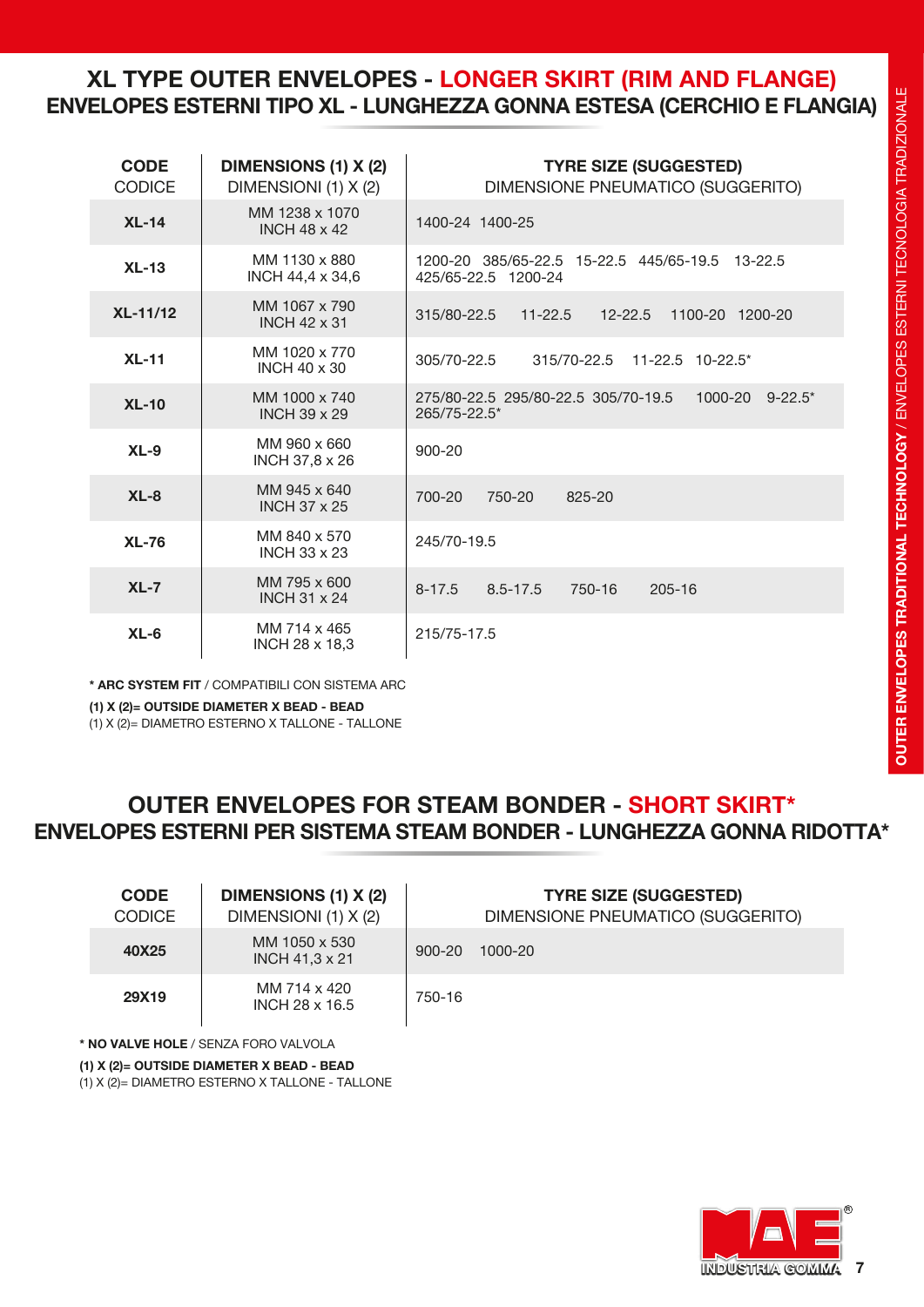### **EXTENDED SKIRT TYPE OUTER ENVELOPES (ARC SYSTEM) ENVELOPES ESTERNI TIPO GONNA LUNGA (SISTEMA ARC)**



| <b>CODE</b><br><b>CODICE</b> | <b>DIMENSIONS (1) X (2)</b><br>DIMENSIONI (1) X (2) | <b>TYRE SIZE (SUGGESTED)</b><br>DIMENSIONE PNEUMATICO (SUGGERITO)                                  |
|------------------------------|-----------------------------------------------------|----------------------------------------------------------------------------------------------------|
| 48 x 45                      | MM 1238 x 1143<br>INCH 48,7 x 45                    | 1400-24 445/65-22.5 425/65-22.5 455/55-22.5                                                        |
| 44 x 38                      | MM 1130 x 980<br>INCH 44,4 x 38,5                   | 385/65-22.5<br>$15 - 22.5$<br>1200-24<br>1200-20<br>$13 - 22.5$<br>445/65-19.5<br>425/65-22.5      |
| 44 x 36                      | MM 1130 x 915<br><b>INCH 44,4 x 36</b>              | 385/65-22.5                                                                                        |
| 42 x 36                      | MM 1075 x 920<br>INCH 42,3 x 36,2                   | 315/80-22.5<br>315/75-22.5 12-22.5 335/80-20<br>13/80-20<br>12/80-20                               |
| 42 x 34                      | MM 1075 x 864<br>INCH 42,3 x 34                     | $11 - 24.5$<br>295/80-24.5<br>$12 - 22.5$<br>305/85-22.5                                           |
| 40 x 34                      | MM 1020 x 870<br>INCH 40 x 34,2                     | 385/55-22.5 285/75-24.5<br>$11 - 22.5$<br>$10 - 22.5$<br>315/70-22.5<br>295/80-22.5                |
| 40 x 32                      | MM 1020 x 813<br><b>INCH 40 x 32</b>                | 285/75-24.5 305/70-22.5 295/70-22.5 295/75-22.5<br>275/80-22.5 295/80-22.5 11-22.5 1100-20 1000-20 |
| 35 X 31                      | MM 889 x 787<br><b>INCH 35 x 31</b>                 | 275/70-22.5                                                                                        |
| $35 \times 29$               | MM 889 x 752<br><b>INCH 35 x 29,6</b>               | 275/70-22.5 265/70-22.5 255/70-22.5<br>245/75-22.5<br>305/70-19.5 285/70-19.5<br>245/70-19.5       |
| $32 \times 28$               | MM 816 x 712<br>INCH 32,1 x 28                      | 265/70-19.5 235/70-19.5 245/65-19.5<br>245/70-19.5<br>225/90-17.5 9.5-17.5 825-16                  |
| $32 \times 26$               | MM 816 x 660<br>INCH 32,1 x 26                      | 225/70-19.5 225/75-17.5 235/75-17.5 245/75-16                                                      |
| 29 X 25                      | MM 725 x 650<br>INCH 28,5 x 25,6                    | 215/75-17.5 700-16 225/75-16 205/75-16 750-16<br>215/85-16<br>215/75-15                            |
| 27 X 21                      | MM 680 x 590<br>INCH 26,8 x 23,2                    | 185/75-16 195/75-16 195/75-14                                                                      |

**(1) X (2)= OUTSIDE DIAMETER X BEAD - BEAD** (1) X (2)= DIAMETRO ESTERNO X TALLONE - TALLONE

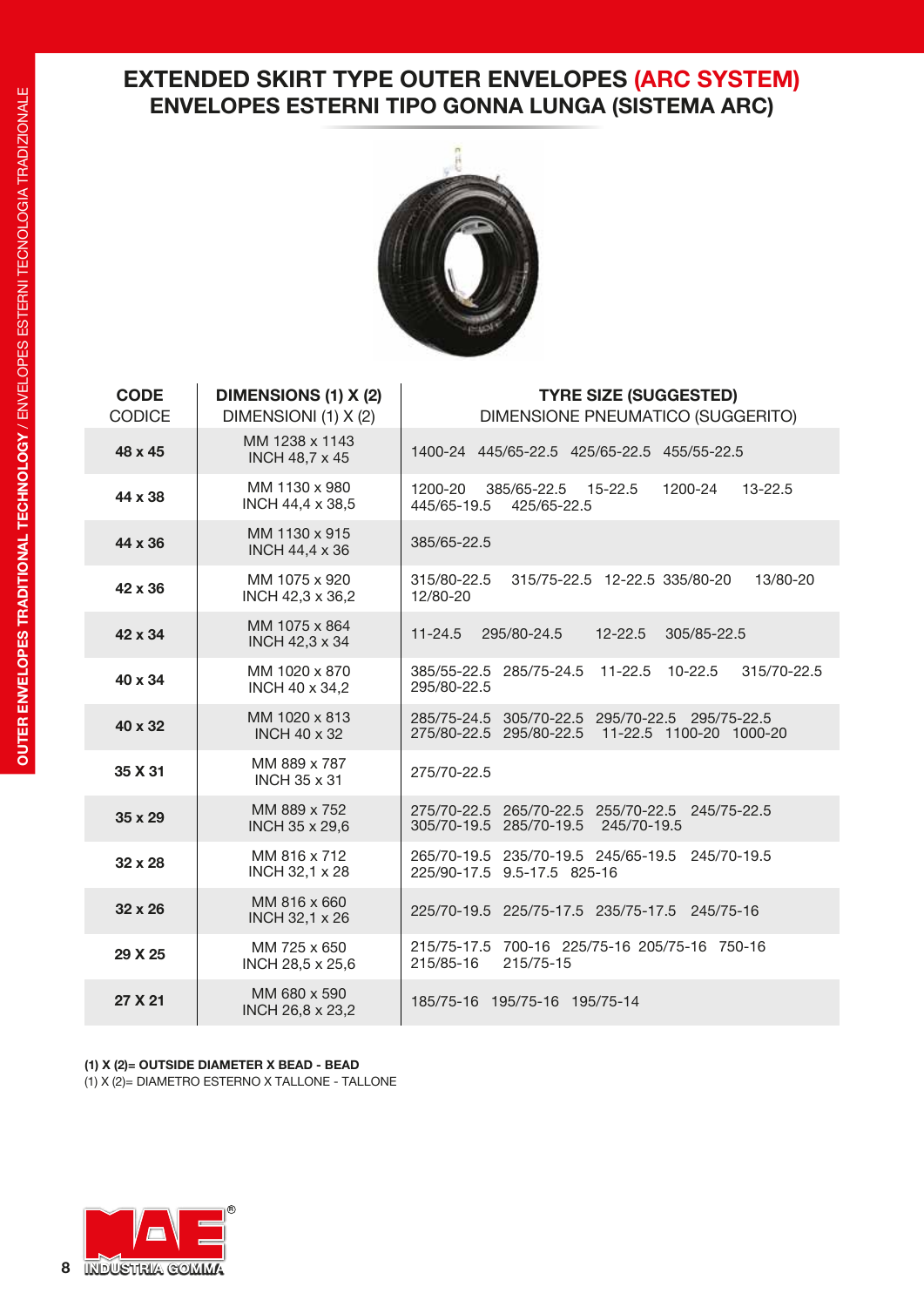### **INNER ENVELOPES ENVELOPES INTERNI**



| <b>CODE</b><br><b>CODICE</b> | <b>TYRE SIZE (SUGGESTED)</b><br>DIMENSIONE PNEUMATICO (SUGGERITO)                                                                                     | DIMENSIONS (1) $X$ (2) $X$ (3) mm<br>DIMENSIONI (1) X (2) X (3) mm | <b>VERSION</b><br><b>VERSIONE</b> |
|------------------------------|-------------------------------------------------------------------------------------------------------------------------------------------------------|--------------------------------------------------------------------|-----------------------------------|
| 1340X560                     | 1100-24 1200-24 1300-24 1400-24 12-24.5                                                                                                               | 1340X560X970                                                       | Universal                         |
| 1300X500                     | 16.5-22.5 18-22.5 425/65-22.5 445/65-22.5                                                                                                             | 1300X500X900                                                       | Universal                         |
| 1200X560                     | 285/75-24.5 295/75-24.5 305/75-24.5<br>315/75-24.5 285/80-24.5 295/80-24.5<br>305/80-24.5                                                             | 1200X560X870                                                       | Universal                         |
| 1160X480                     | 1200-20 1300-20 13.80-20 14.80-20 365/80-20<br>15-22.5 385/65-22.5 1400-20                                                                            | 1160X480X900                                                       | Universal                         |
| 1100X480 S                   | 1100-20 1100-22 12-22.5 13-22.5 385/65-22.5<br>15-22.5 305/70-22.5 315/75-22.5 315/80-22.5<br>315/70-22.5 1200-20                                     | 1100X480X930                                                       | Millennium S*                     |
| 1060X480 S                   | 1000-20 275/80-22.5 295/80-22.5 305/70-22.5<br>11-22.5 1100-22 12-22.5 13-22.5 385/65-22.5<br>15-22.5 315/75-22.5 425/45-19.5 455/45-22.5 385/55-22.5 | 1060X480X900                                                       | Millennium S*                     |
| 1010X480 S                   | 900-20 1000-20 10-22.5 315/60-22.5<br>255/70-22.5 275/70-22.5 825-20 12-16.5 305/70-19.5<br>285/70-22.5 305/60-22.5 305/70-22.5                       | 1030X480X840                                                       | Millennium S*                     |
| 960X440                      | 265/70-19.5 285/70-19.5 435/50-19.5                                                                                                                   | 960X440X690                                                        | Universal                         |
| 930X465 S                    | 225/70-19.5 245/70-19.5                                                                                                                               | 930X465X700                                                        | Millennium S*                     |
| 880X380                      | 825-15 825-16 9.5-17.5 10-17.5                                                                                                                        | 880X380X675                                                        | Universal                         |
| 780X400                      | 750-15 700-16 750-16 215/75-16 225/75-16<br>8-17.5 8.5-17.5 9-17.5 205/75-17.5<br>215/75-17.5 235/75-17.5                                             | 780X400X640                                                        | Universal                         |
| 700X315                      | 195-14 205-14 215-14 250/70-15 700-15<br>10-16.5 185/75-16 195/75-16 600-16 650-16<br>205/75-16                                                       | 700X315X570                                                        | Universal                         |

### **\* MAIN FEATURES OF INNER ENVELOPE MILLENNIUM "S":**

CARATTERISTICHE PRINCIPALI ENVELOPES INTERNO MILLENNIUM "S":

- **1. EASIER VACUUM WHEN TYRE IS IN VERTICAL POSITION** / SEMPLICITÀ VUOTO ANCHE CON PNEUMATICO VERTICALE
- **2. EXTENDED SIDEWALL FLAP** / FLAP LATERALE PIU ALTO
- **3. IMPROVED DISTRIBUTION OF THICKNESS SO TO BE EITHER FLEXIBLE THAN RESISTANT IN THE MOST STRESSED PARTS** MIGLIORE DISTRIBUZIONE DEGLI SPESSORI CHE LO RENDONO FLESSIBILE QUANTO RESISTENTE NEI PUNTI DI MAGGIORE STRESS DEL PRODOTTO
- **4. SPECIFIC SIZING FOR RIM 19,5" 20" 22,5"** / DIMENSIONAMENTO SPECIFICO PER CERCHIO 19.5" 20" 22.5"

**(1) OUTSIDE DIAMETER**

(1) DIAMETRO ESTERNO

**(2) INSIDE DIAMETER**

(2) DIAMETRO INTERNO

**(3) SIDEWALL FLAP DIAMETER** (3) DIAMETRO FALDA LATERALE



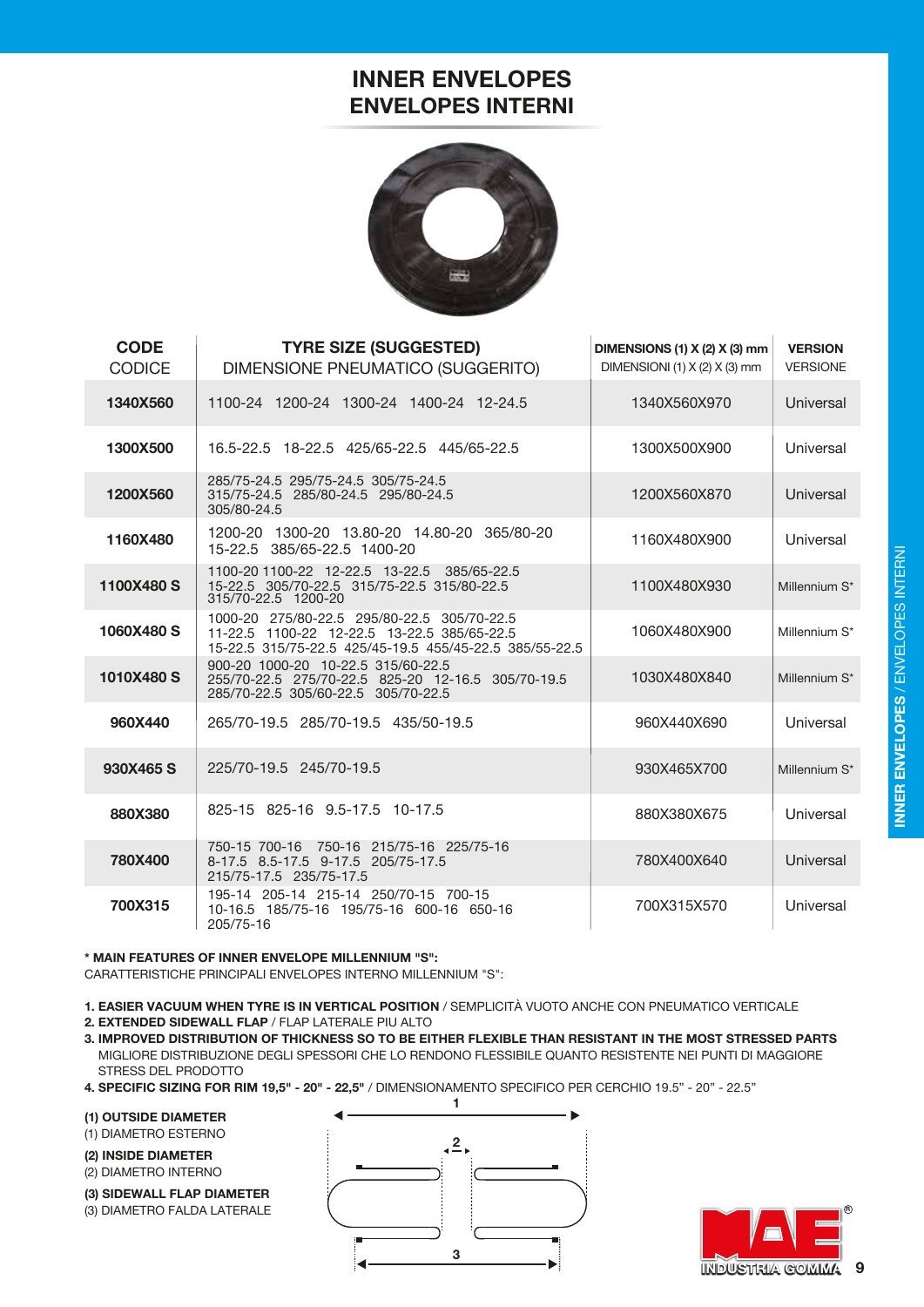### **INNER ENVELOPES ENVELOPES INTERNI**



| <b>CODE</b><br><b>CODICE</b> | <b>TYRE SIZE (SUGGESTED)</b><br>DIMENSIONE PNEUMATICO (SUGGERITO)                                         | DIMENSIONS (1) X (2) X (3) mm<br>DIMENSIONI (1) $X$ (2) $X$ (3) mm | <b>VERSION</b><br><b>VERSIONE</b> |
|------------------------------|-----------------------------------------------------------------------------------------------------------|--------------------------------------------------------------------|-----------------------------------|
| 1180X580 S                   | $11 - 24.5$                                                                                               | 1180X580X940                                                       | Millennium S*                     |
| 1160X540 S                   | $315/80 - 22.5$<br>$15 - 22.5$                                                                            | 1160X540X930                                                       | Millennium S*                     |
| 1100X540 S                   | 1100-22 12-22.5 13-22.5<br>385/65-22.5<br>15-22.5 305/70-22.5 315/75-22.5 315/80-22.5                     | 1100X540X930                                                       | Millennium S*                     |
| 1060X540 S                   | 275/80-22.5 295/80-22.5 305/70-22.5<br>11-22.5 1100-22 12-22.5 13-22.5 385/65-22.5<br>15-22.5 315/75-22.5 | 1060X540X900                                                       | Millennium S*                     |

**1. ø 540 TIGHT FIT ON THE BEAD FOR RIM 22,5" /** ø 540 ADERENTE AL TALLONE PER CERCHIO 22,5" **2. ø 580 TIGHT FIT ON THE BEAD FOR RIM 24,5" /** ø 580 ADERENTE AL TALLONE PER CERCHIO 24,5"

### **\* MAIN FEATURES OF INNER ENVELOPE MILLENNIUM "S":**

CARATTERISTICHE PRINCIPALI ENVELOPES INTERNO MILLENNIUM "S":

- **1. EASIER VACUUM WHEN TYRE IS IN VERTICAL POSITION** / SEMPLICITÀ VUOTO ANCHE CON PNEUMATICO VERTICALE
- **2. EXTENDED SIDEWALL FLAP** / FLAP LATERALE PIU ALTO
- **3. IMPROVED DISTRIBUTION OF THICKNESS SO TO BE EITHER FLEXIBLE THAN RESISTANT IN THE MOST STRESSED PARTS** MIGLIORE DISTRIBUZIONE DEGLI SPESSORI CHE LO RENDONO FLESSIBILE QUANTO RESISTENTE NEI PUNTI DI MAGGIORE STRESS DEL PRODOTTO
- **4. SPECIFIC SIZING FOR RIM 19,5" 20" 22,5"** / DIMENSIONAMENTO SPECIFICO PER CERCHIO 19.5" 20" 22.5"

**(1) OUTSIDE DIAMETER**

(1) DIAMETRO ESTERNO

**(2) INSIDE DIAMETER** (2) DIAMETRO INTERNO

**(3) SIDEWALL FLAP DIAMETER** (3) DIAMETRO FALDA LATERALE



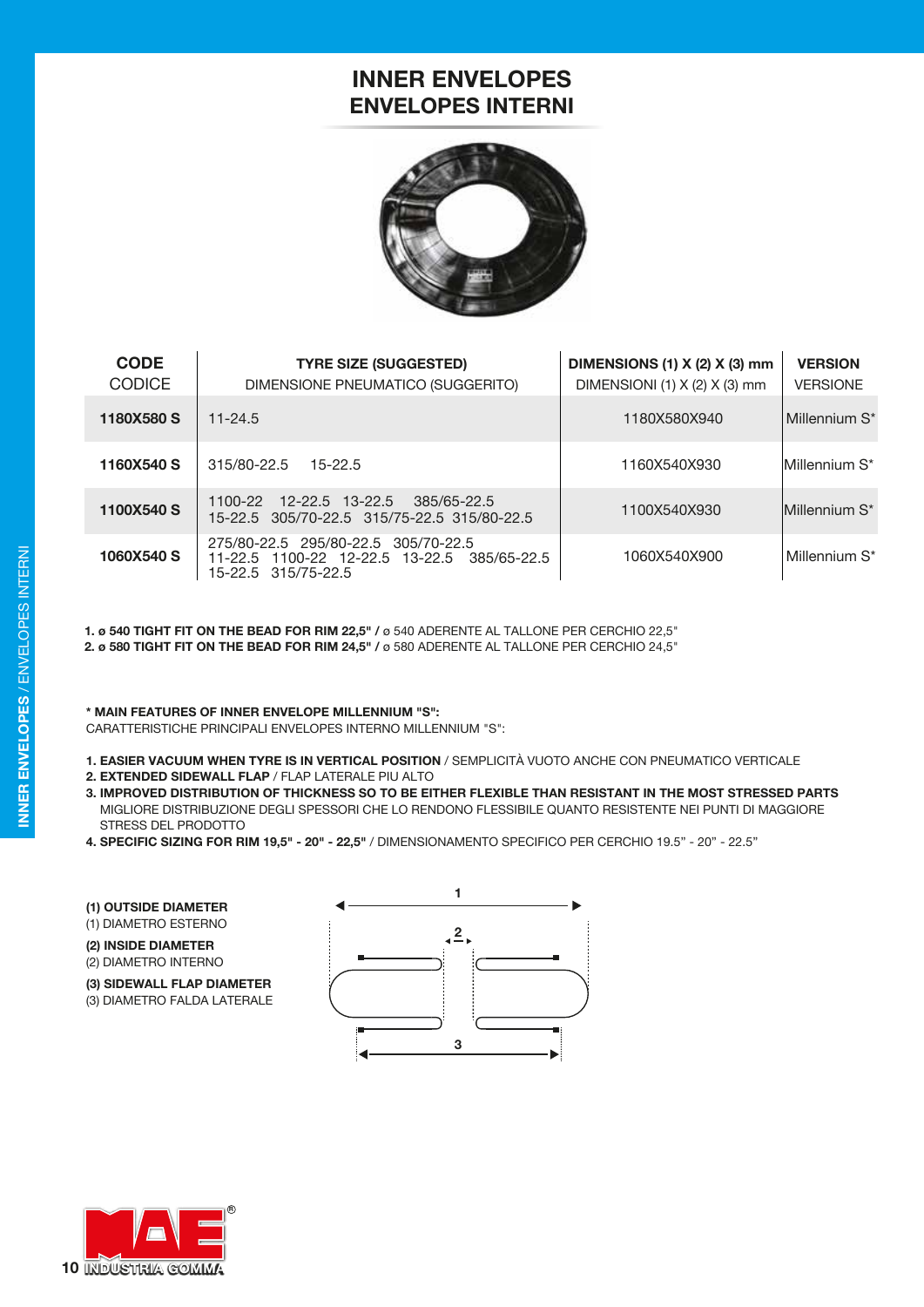### **SOLID TYRE INNER ENVELOPES ENVELOPES INTERNI GOMME PIENE**





| <b>CODE</b><br><b>CODICE</b> | <b>TYRE SIZE (SUGGESTED)</b><br>DIMENSIONE PNEUMATICO (SUGGERITO) | DIMENSIONS (1) X (2) X (3) mm<br>DIMENSIONI (1) $X$ (2) $X$ (3) mm |
|------------------------------|-------------------------------------------------------------------|--------------------------------------------------------------------|
| $500 - 8$                    | 15X4 1/2-8 125/75-8 400-8 500-8                                   | 350X180X105                                                        |
| 18X7-8 (16X6-8)              | 18X7-8 180/70-8 16X6-8 150/75-8                                   | 350X150X130                                                        |
| 600-9                        | 600-9                                                             | 420X200X115                                                        |
| 21X8-9                       | 21X8-9 200/75-9                                                   | 420X225X180                                                        |
| 650-10                       | 650-10                                                            | 480X220X150                                                        |
| 200/50-10                    | 200/50-10                                                         | 400X230X180                                                        |
| 23X9-10                      | 23X9-10 225/75-10                                                 | 490X230X180                                                        |
| 700-12                       | 700-12                                                            | 530X270X150                                                        |
| 23X10-12                     | 23X10-12                                                          | 460X270X230                                                        |
| 27X10-12                     | 27X10-12 250/75-12                                                | 530X270X230                                                        |
| 825-15                       | 200-15 750-15 825-15                                              | 650X360X190                                                        |
| $250 - 15$                   | 250-15 225/75-15 250/70-15 28X9-15                                | 570X360X200                                                        |
| 300-15                       | 300-15 315/70-15                                                  | 650X360X240                                                        |
| 1000-20                      | 1000-20 1200-20                                                   | 870X510X190                                                        |

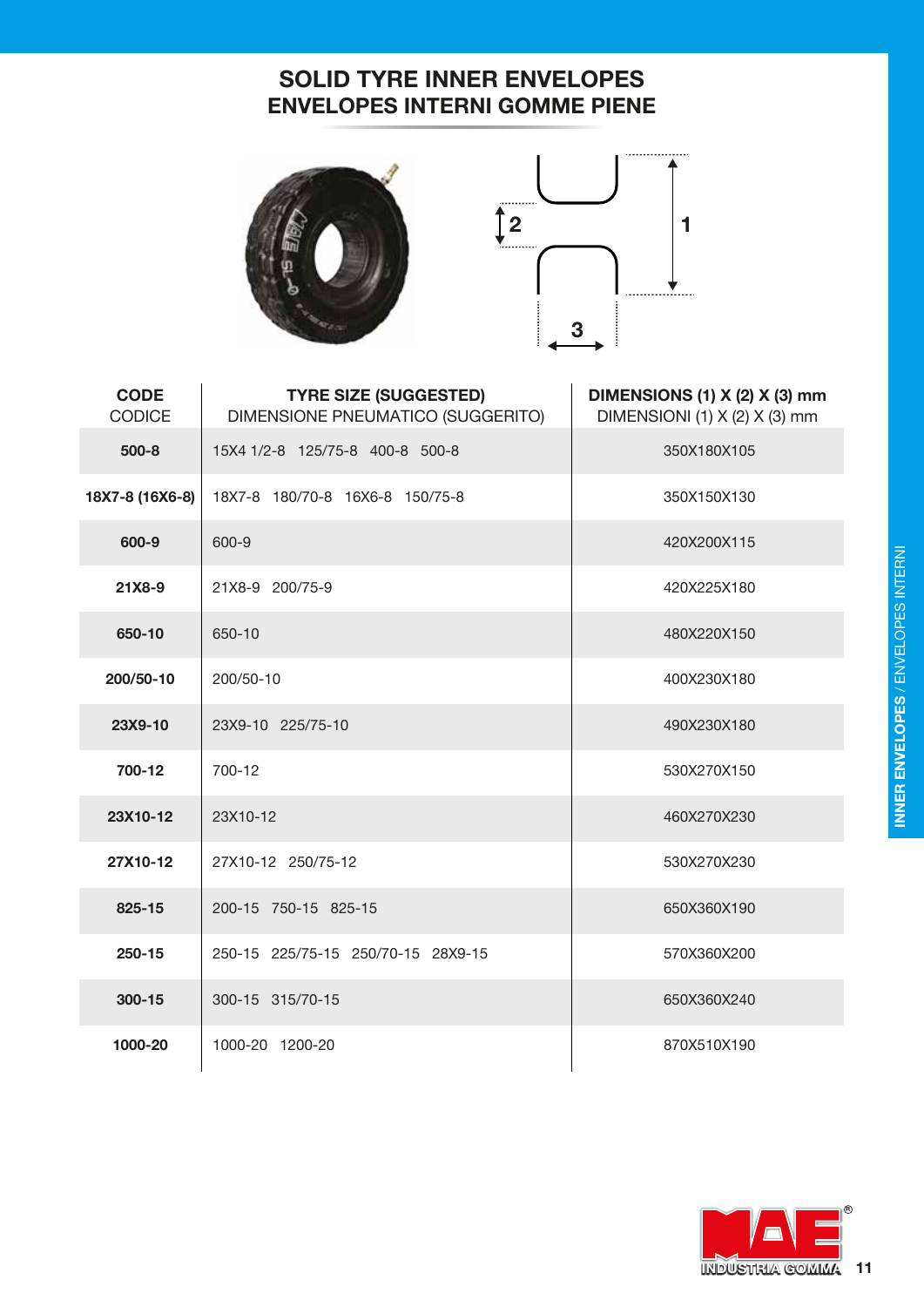### **RUBBER WICKING PAD CUSCINO PER VUOTO**



| REF.<br>RIF.   | <b>CODE</b><br><b>CODICE</b> | <b>DIMENSIONS mm</b><br><b>DIMENSIONI mm</b> | <b>SUGGESTED TYRE</b><br>PNEUMATICO SUGGERITO            | <b>PRECURED SYSTEM</b><br>SISTEMA PRESTAMPATO                                                |  |
|----------------|------------------------------|----------------------------------------------|----------------------------------------------------------|----------------------------------------------------------------------------------------------|--|
| 1              | 1136                         | 1385X165                                     | <b>SUPER SINGLE</b><br>SUPER SINGLE                      | <b>DOUBLE ENVELOPE SYSTEM</b><br>SISTEMA DOPPIO ENVELOPE                                     |  |
|                | 1137                         | 740X165                                      | <b>SUPER SINGLE</b><br><b>SUPER SINGLE</b>               | <b>ENVELOPE/RIM/TUBE RIMLESS</b><br>"ARC" SYSTEM<br>ENVELOPE/CERCHIO/CAMERA<br>SISTEMA "ARC" |  |
| $\overline{2}$ | 1138                         | 1250X175                                     | <b>TRUCK</b><br><b>AUTOCARRO</b>                         | <b>DOUBLE ENVELOPE SYSTEM</b><br>SISTEMA DOPPIO ENVELOPE                                     |  |
|                | 1139                         | 670X175                                      | <b>TRUCK</b><br><b>AUTOCARRO</b>                         | <b>ENVELOPE/RIM/TUBE RIMLESS</b><br>"ARC" SYSTEM<br>ENVELOPE/CERCHIO/CAMERA<br>SISTEMA "ARC" |  |
| 3              | 1144                         | 835X135                                      | <b>LIGHT VAN TRUCK</b><br>TRASPORTO MEDIO LEGGERO        | <b>DOUBLE ENVELOPE SYSTEM</b><br>SISTEMA DOPPIO ENVELOPE                                     |  |
|                | 1146                         | 450X135                                      | <b>LIGHT VAN TRUCK</b><br><b>TRASPORTO MEDIO LEGGERO</b> | <b>ENVELOPE/RIM/TUBE RIMLESS</b><br>"ARC" SYSTEM<br>ENVELOPE/CERCHIO/CAMERA<br>SISTEMA "ARC" |  |

**FASTER VACUUM**

ESTRAZIONE ARIA PIÙ RAPIDA

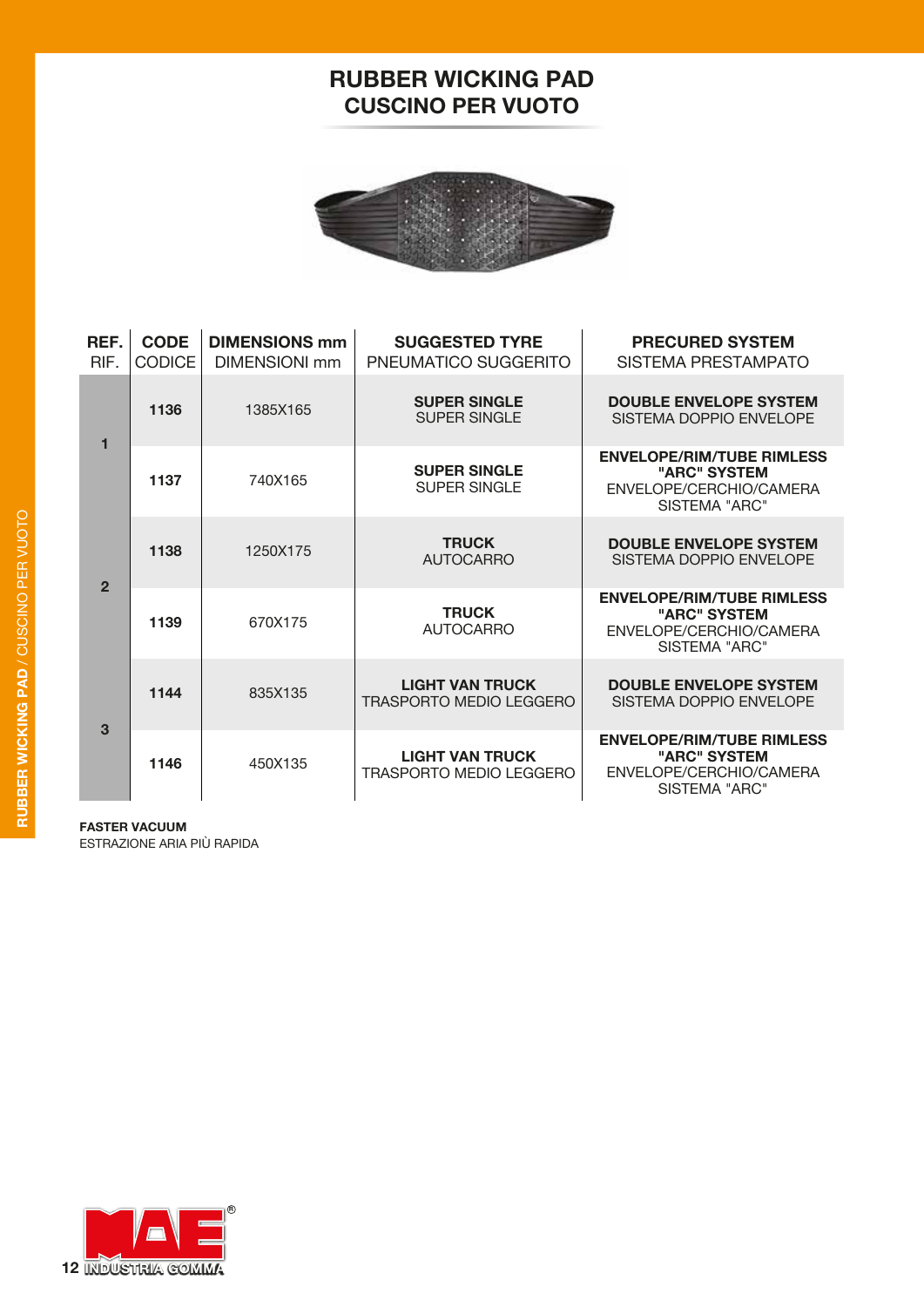# RUBBER SEALING RING / ANELLO DI TENUTA IN GOMMA **METAL RING** / ANELLO IN METALLO **RUBBER SEALING RING** / ANELLO DI TENUTA IN GOMMA METAL RING / ANELLO IN METALLO

### **METAL RING ANELLO IN METALLO**

### **RUBBER SEALING RING ANELLO DI TENUTA IN GOMMA**





| <b>CODE</b><br><b>CODICE</b> | <b>DIMENSIONS mm</b><br><b>DIMENSIONI</b> mm | <b>CODE</b><br><b>CODICE</b> | <b>DIMENSIONS mm</b><br>DIMENSIONI mm |
|------------------------------|----------------------------------------------|------------------------------|---------------------------------------|
| 3000                         | METAL RING SIZE 17.5"                        | 3050                         | <b>RUBBER SEALING RING SIZE 17.5"</b> |
| 3005                         | METAL RING SIZE 19.5"                        | 3055                         | <b>RUBBER SEALING RING SIZE 19.5"</b> |
| 3010                         | METAL RING SIZE 20"                          | 3060                         | <b>RUBBER SEALING RING SIZE 20"</b>   |
| 3015                         | METAL RING SIZE 22.5"                        | 3065                         | <b>RUBBER SEALING RING SIZE 22.5"</b> |
| 3020                         | METAL RING SIZE 24.5"                        | 3070                         | <b>RUBBER SEALING RING SIZE 24.5"</b> |

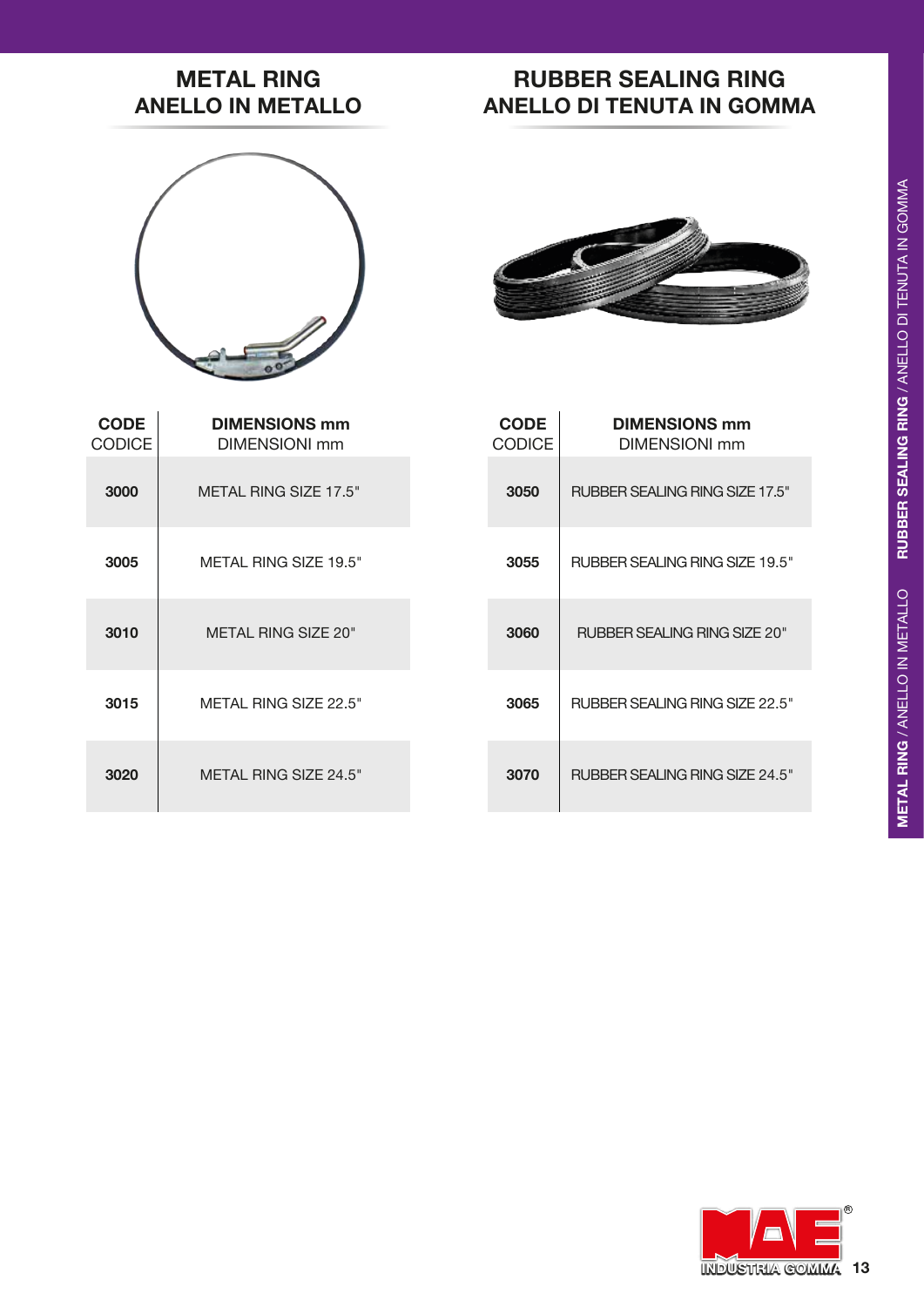# **CURING BLADDERS FOR NEW TIRE AND RETREADING INDUSTRY**

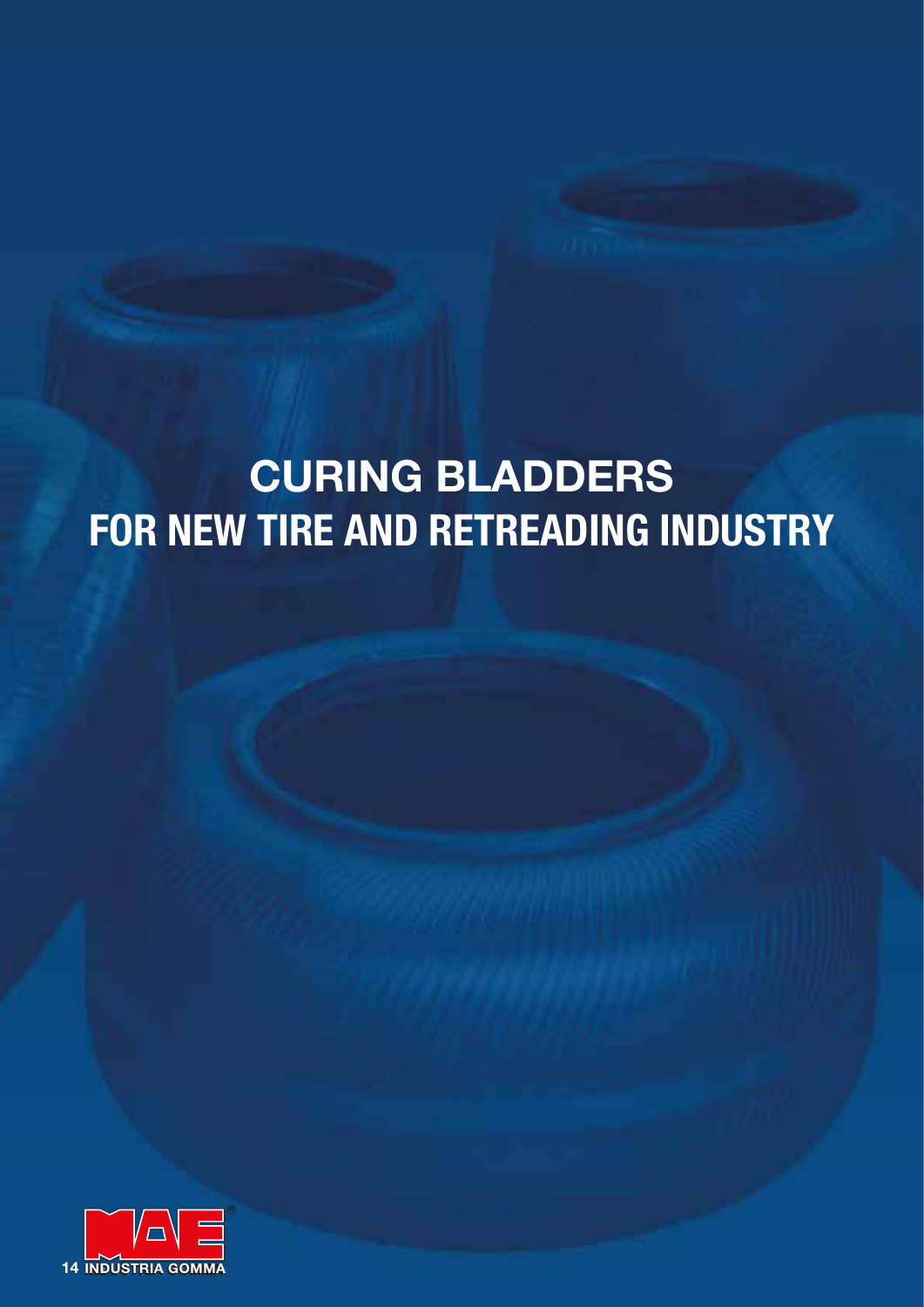### **HOT CURING PROCESS PRODUCTS** PRODOTTI PER SISTEMA DI RICOSTRUZIONE A CALDO

### **INDEX /** INDICE

| <b>CURING TUBES / CAMERE COTTURA:</b>                                                                         |    |
|---------------------------------------------------------------------------------------------------------------|----|
|                                                                                                               |    |
| TYPE "S"; TYPE "R"; TYPE "U-TUBE FOR PRECURED SYSTEM" / TIPO "S"; TIPO "R"; TIPO "U-TUBE SISTEMA PRESTAMPATO" | 16 |
|                                                                                                               |    |
| <b>TABLE TYRE RETREAD BY CURING TUBE / TABELLA PNEUMATICI SUGGERITI PER CAMERE COTTURA</b>                    | 17 |
|                                                                                                               |    |
| TABLE CURING TUBE DIMENSIONS / TABELLA DIMENSIONI CAMERE COTTURA                                              | 18 |
|                                                                                                               |    |
| <b>BUTYL FLAPS; AIRBAG INDUSTRIAL USES / FLAP IN BUTILE; AIRBAGS USO INDUSTRIALE</b>                          | 19 |
|                                                                                                               |    |
| <b>BLADDERS / FUSTINI</b>                                                                                     | 20 |
|                                                                                                               |    |
| <b>ACCESSORIES / ACCESSORI:</b>                                                                               |    |
|                                                                                                               |    |
| <b>ACCESSORIES / ACCESSORI 1/3</b>                                                                            | 21 |
|                                                                                                               |    |
| <b>ACCESSORIES / ACCESSORI 2/3</b>                                                                            | 22 |
|                                                                                                               |    |
| ACCESSORIES / ACCESSORI 3/3                                                                                   | 23 |
|                                                                                                               |    |
| ACCESSORIES FOR AUTOCLAVE/ENVELOPE / ACCESSORI PER AUTOCLAVE/ENVELOPE                                         | 24 |





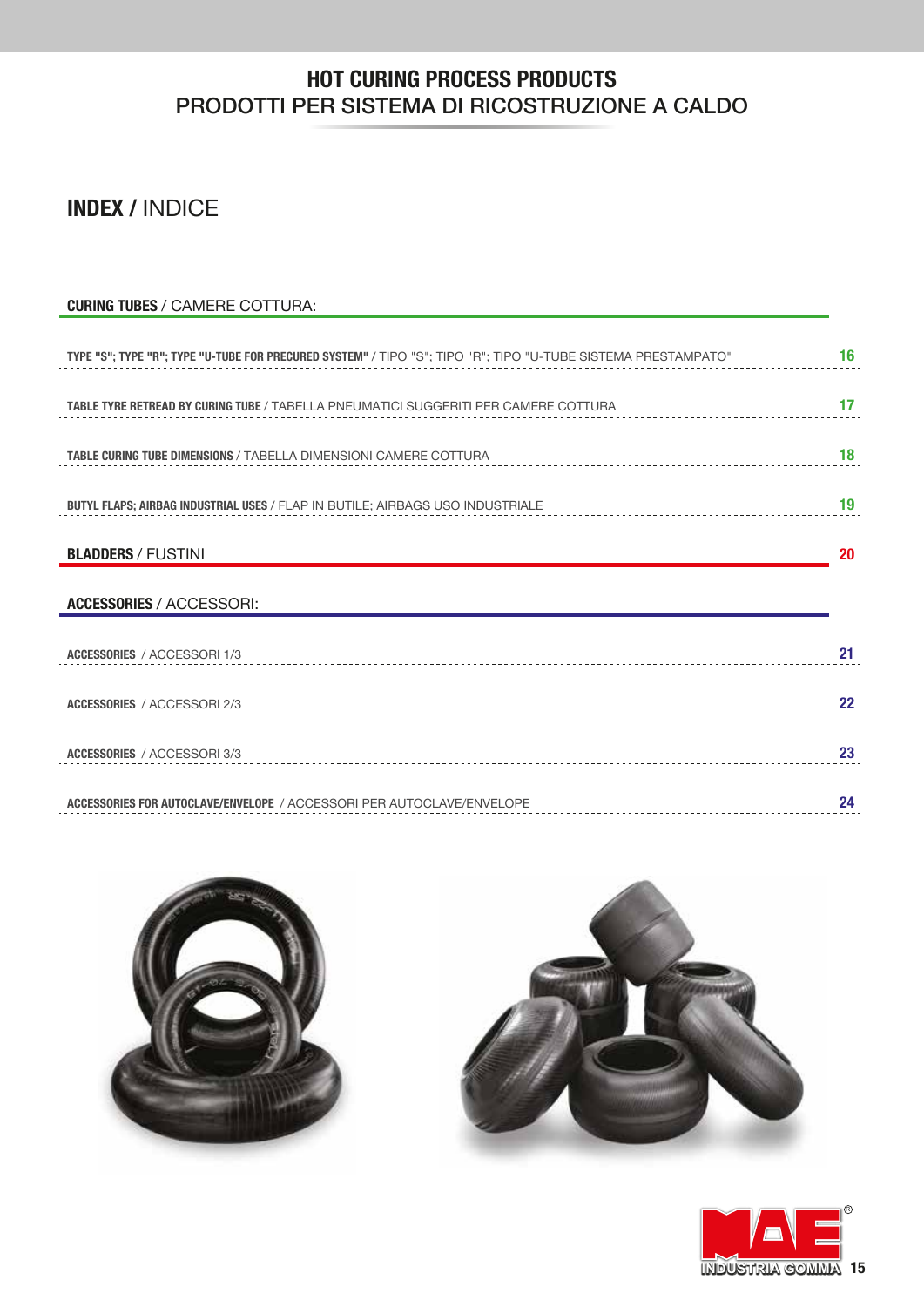### **CURING TUBES** CAMERE DI COTTURA

**TYPE "S" -** TIPO "S" **TYPE "R" -** TIPO "R"

**THICK WALL**

THICK WALL

| 450-10         |                |
|----------------|----------------|
| 145-10         |                |
| 125-12         |                |
| 135-12         |                |
| 145/155-12     | 520/560/600-12 |
| 135-13         |                |
| 145-13         |                |
| 155-13         | 615-13         |
| 165-13         | 560-13         |
| 175-13         | 640-13         |
| 185/60-13      |                |
| 145-14         |                |
| 155-14         | 560-14         |
| 165-14         | 650-14         |
| 175/185-14     |                |
| 185/195/60-14  |                |
| 195/205-14     | 750-14         |
| 135/145-15     |                |
| 155-15         | 560/600-15     |
| 175/185-15     |                |
| 185/195/60-15  |                |
| 205/215-15     |                |
| 650/670-15     |                |
| 175-16         | 600/640-16     |
| 195-16         | 650-16         |
| 205-16         | 700-16         |
| 205/55-16      |                |
| 750-16         |                |
| 825-16         |                |
| 425-17         | 130/80-17      |
| 225/45-17      |                |
| $8/8.5 - 17.5$ |                |
| 235/40-18      |                |
| 425-18         | 130/80-18      |
| 750-20         |                |
| 825-20         |                |
| 900-20         |                |
| 1000-20        |                |
| 1100-20        |                |
| 12/1300-20     |                |
| 11/12-22.5     |                |
| 315/80-22.5    |                |
| 385/65-22.5    |                |
| $11 - 24.5$    |                |

**TYPE "S" -** TIPO "S" = **SUPER REINFORCED /** SUPERINFORZATA **TYPE "R" -** TIPO "R" = **REINFORCED /** RINFORZATA **TYPE "U" -** TIPO "U" = **THIN WALL /** SPESSORE RIDOTTO



|                        | 195/205-14           |                               |
|------------------------|----------------------|-------------------------------|
|                        | 175/185-15           |                               |
| <b>THIN WALL</b>       | 205/215-15           |                               |
|                        | 195-16               | 650-16                        |
|                        | 205-16               | 700-16                        |
|                        | 750-16               |                               |
|                        | 825-16               |                               |
|                        | 265/70-19.5          |                               |
|                        | 305/70-19.5          |                               |
|                        | 750-20               |                               |
|                        | 825-20               |                               |
|                        | 900-20               |                               |
|                        | 1000-20              |                               |
|                        | 1100-20              |                               |
|                        | 12/1300-20           |                               |
|                        | 11/12-22.5           |                               |
|                        | 315/80-22.5          |                               |
|                        | 385/65-22.5          |                               |
|                        | 13/1400-24           |                               |
|                        | $11 - 24.5$          | 1200-24                       |
|                        |                      |                               |
|                        |                      | TYPE "U-TUBE" - TIPO "U-TUBE" |
|                        |                      |                               |
|                        | <b>RIM - CERCHIO</b> | <b>CODE - CODICE</b>          |
|                        | 15"                  | 750-15                        |
|                        | 16"                  | 700-16                        |
|                        |                      | 750-16                        |
|                        | 17"                  | 750-17                        |
|                        | 20"                  | 825-20                        |
| ULTRA THIN WALL        |                      | 900-20                        |
|                        |                      | 1000-20                       |
|                        |                      | 1100-20                       |
|                        |                      | 1200-20                       |
|                        | 22.5"                | 275/295-22.5                  |
|                        |                      | 315/80-22.5                   |
|                        |                      | 385/65-22.5                   |
|                        |                      | 11-22/22.5                    |
|                        | 24/24.5"             | 11-24.5                       |
|                        |                      |                               |
|                        | 330 X                |                               |
|                        | 340 X                |                               |
|                        |                      |                               |
| <b>COLLAPSIBLE RIM</b> |                      |                               |



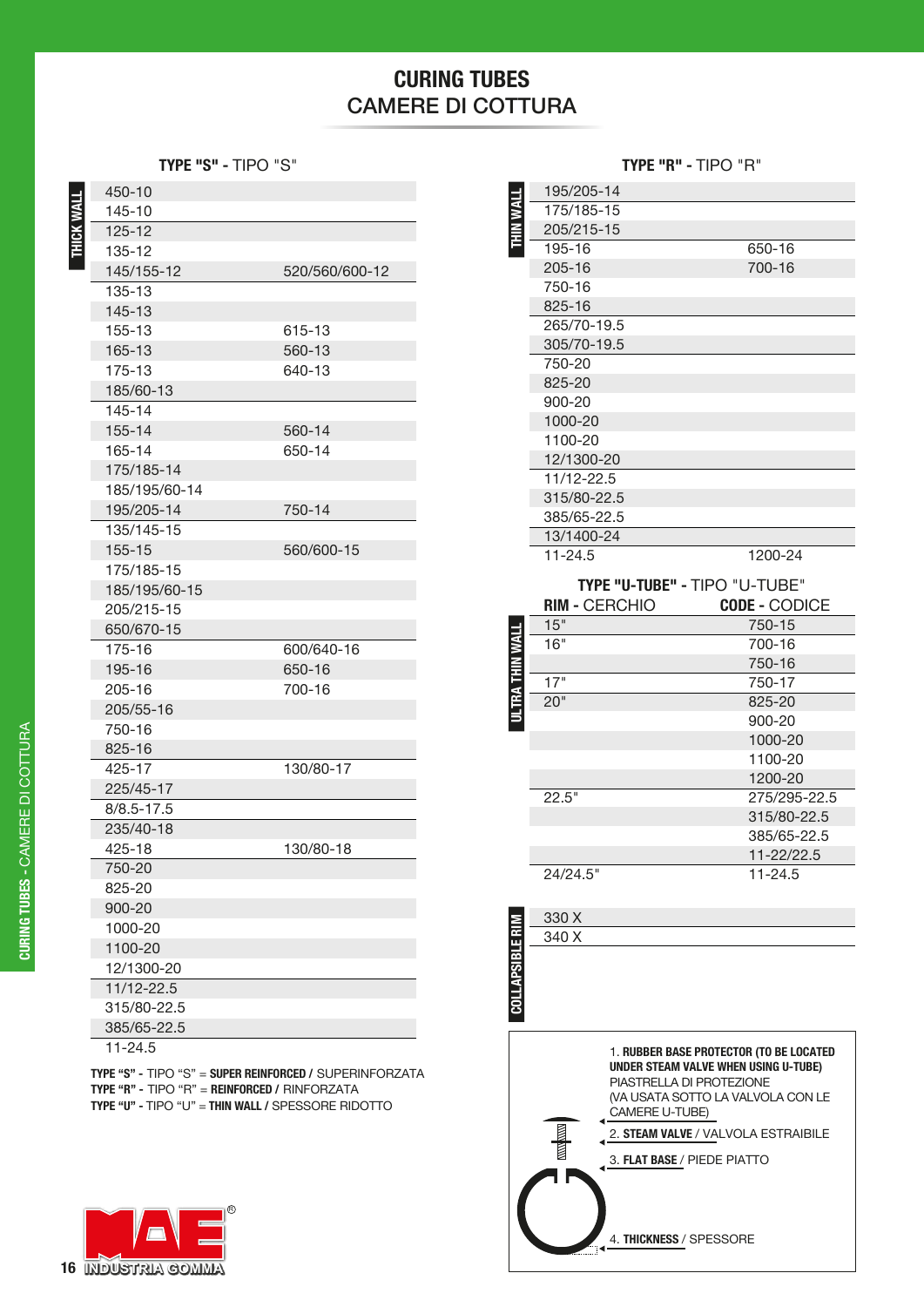### **TYRE RETREAD BY CURING TUBE** GUIDA ALLA RICOSTRUZIONE DEI PNEUMATICI CON CAMERA DI COTTURA

| <b>SIZE</b>                 | <b>TYRES TO BE RETREADED</b>                                                                     |
|-----------------------------|--------------------------------------------------------------------------------------------------|
| <b>MISURA</b>               | <b>PNEUMATICI DA RICOSTRUIRE</b>                                                                 |
| 450-10                      | 400-10 450-10                                                                                    |
| 145-10                      | 145-10 520-10 600-9                                                                              |
| $125 - 12$                  | 125-12 400-12 440-12                                                                             |
| 135-12                      | 135-12 480-12 145/70-12                                                                          |
| 145/155-12                  | 145-12 155-12 520-12 550-12 560-12 600-12 650-10                                                 |
| 135-13                      | 135-13 520-13 145/70-13                                                                          |
| 145-13                      | 145-13 550-13 155/70-13 145/80-13                                                                |
| 155-13                      | 150-13 155-13 615-13 165/70-13 165/65-13                                                         |
| 165-13                      | 165-13 175/70-13 560-13 590-13 600-13                                                            |
| 175-13                      | 175-13 170-13 640-13 185/70-13 700-12                                                            |
| 185/60-13                   | 185/60-13                                                                                        |
| 145-14                      | 145-14 520-14 165/65-14                                                                          |
| 155-14                      | 155-14 560-14 600-14 165/65-14                                                                   |
| 165-14                      | 165-14 165/70-14 590-14 650-14 175/70-14 175/65-14                                               |
| 175/185-14                  | 175-14 185/70-14 185-14 640-14 670-14 700-14                                                     |
| 185/195/60-14               | 185/60-14 195/60-14 185/65-14 195/65-14 195/50-15                                                |
| 195/205-14                  | 195-14 195/70-14 205-14 205/70-14 215-14 735-14 750-14                                           |
| 135/145-15                  | 125-15 135-15 145-15                                                                             |
| 155-15                      | 155-15 165-15 560-15 590-15 600-15                                                               |
| 650/670-15                  | 640-15 650-15 670-15                                                                             |
| 175/185-15                  | 175-15 185-15 700-15                                                                             |
| 185/195/60-15               | 185/60-15 195/60-15 185/65-15 195/65-15 205/55-15 235/75-15 205/60-15 205/65-15 195/50-15        |
| 205/215-15                  | 205-15 215-15 205/70-15 215/70-15 205/50-16 215/55-16 750-15 31.10/50-15 235/75-15 225/60-16     |
| 175/600-16                  | 175-16 175/75-16 600-16 640-16                                                                   |
| 195/650-16                  | 185-16 185/70-16 195-16 195/75-16 650-16 19x400 7-17.5                                           |
| 205/700-16                  | 205-16 205/75-16 700-16                                                                          |
| 205/55-16                   | 205/55-16                                                                                        |
| 750-16                      | 750-16 825-15 205/75-17.5 10-16.5 235/70-16                                                      |
| 825-16                      | 825-16 825-15 12-16.5 37x16 265/70-16 265/60-16                                                  |
| 425-17                      | 425-17 motocross 130/80-17                                                                       |
| 225/45-17                   | 225/45-17 225/45-18 225/50-17                                                                    |
| $8/8.5 - 17.5$<br>235/40-18 | 8-17.5 8.5-17.5 205/75-17.5 215/75-17.5 225/75-17.5 235/75-17.5 255/55-18 235/60-18<br>235/40-18 |
| 425-18                      | 425-18 motocross 130/80-18                                                                       |
| 265/70-19.5                 | $\star$<br>265/70-19.5 285/70-19.5 10.5-18 12.5-18                                               |
| 305/70-19.5                 | $\star$<br>305/70-19.5                                                                           |
| 750-20                      | 750-20                                                                                           |
| 825-20                      | 825-20 (9-22.5)                                                                                  |
| 900-20                      | 900-20 (10-22.5)                                                                                 |
| 1000-20                     | 1000-20 (275/70-22.5 295/70-22.5)                                                                |
| 1100-20                     | 1100-20                                                                                          |
| 12/1300-20                  | 1200-20 1300-20 1400-20 14/75-20 14/80-20                                                        |
| 11/12-22.5                  | 11-22.5 12-22.5 295/75-22.5 275/80-22.5 295/80-22.5 1100-22                                      |
| 315/80-22.5                 | 315/80-22.5 315/70-22.5 13-22.5 15-22.5 16.5-22.5                                                |
| 385/65-22.5                 | 385/65-22.5                                                                                      |
| 13/1400-24                  | $\star$<br>1200-24 1300-24 1400-24 13/1400-25 15.5-25 17.5-25                                    |
| $11 - 24.5$                 | 11-24.5 1100-24                                                                                  |
| 330 X                       | 900-20                                                                                           |
| 340 X                       | 1000-20                                                                                          |

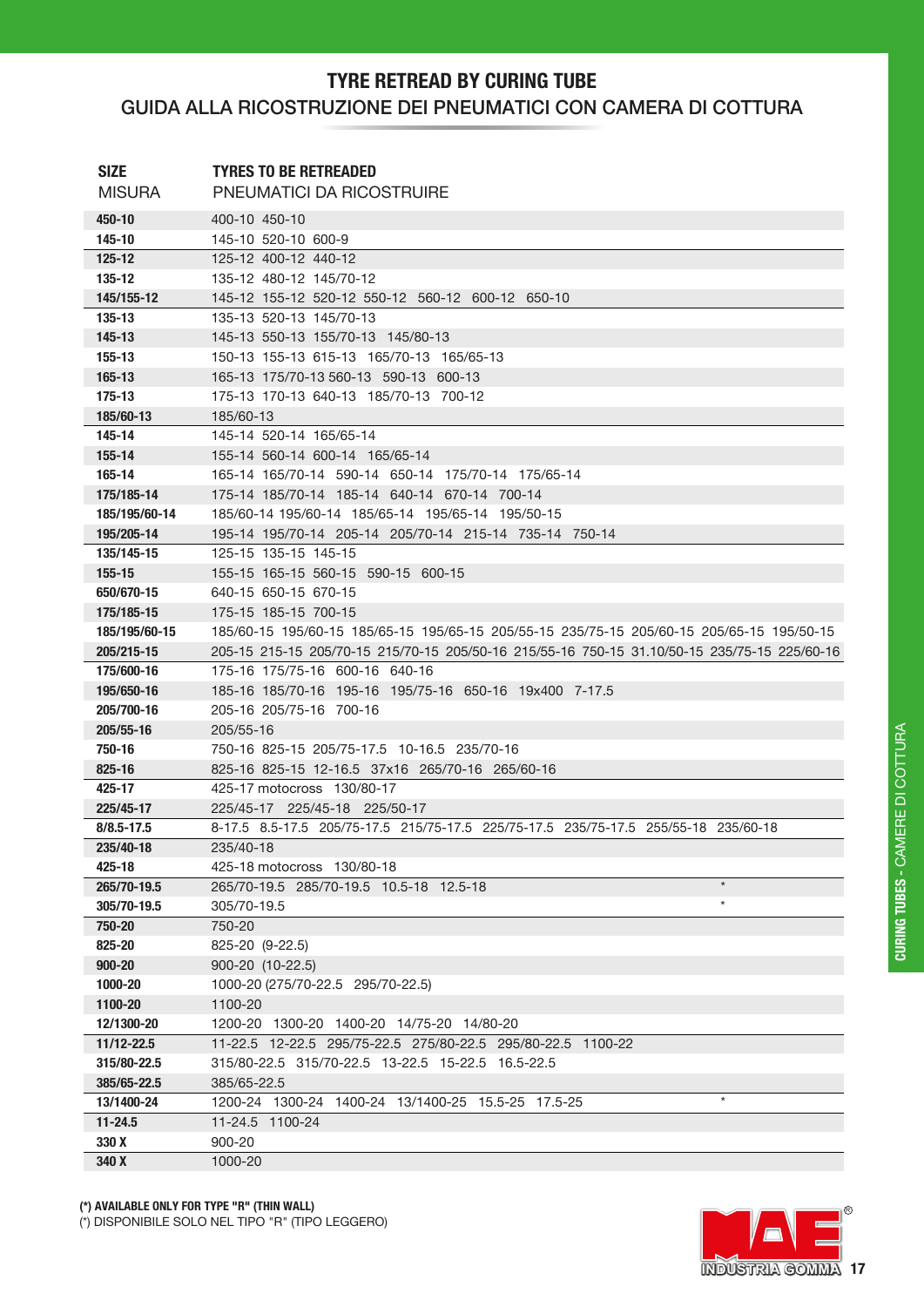### **TABLE CURING TUBES DIMENSIONS** TABELLA DIMENSIONI CAMERE COTTURA

**SECTION** SEZIONE



| R                         |
|---------------------------|
| <b>18 INDUSTRIA COMMA</b> |

| <b>SIZE</b>          | S          | D          | Α          | L          | <b>WEIGHT</b>            |                         |
|----------------------|------------|------------|------------|------------|--------------------------|-------------------------|
| <b>MISURA</b>        | mm         | mm         | mm         | mm         | PESO KG                  |                         |
|                      |            |            |            |            | <b>TYPE S</b>            | <b>TYPE R</b><br>TIPO R |
| 450-10               | 287        | 270        | 82         | 98         | TIPO <sub>S</sub><br>2,4 |                         |
| 145-10               | 345        | 260        | 100        | 113        | 2,5                      |                         |
| 125-12               | 280        | 300        | 87         | 90         | 2,2                      |                         |
| 135-12               | 300        | 300        | 98         | 108        | 2,7                      |                         |
| 145/155-12           | 360        | 310        | 91         | 131        | 3,3                      |                         |
| 135-13               | 315        | 330        | 86         | 109        | 2,7                      |                         |
| 145-13               | 335        | 330        | 88         | 120        | 3,1                      |                         |
| 155-13               | 360        | 330        | 105        | 128        | 3,5                      |                         |
| 165-13               | 390        | 330        | 100        | 137        | 3,8                      |                         |
| 175-13               | 405        | 330        | 115        | 137        | 4,2                      |                         |
| 185/60-13            | 425        | 340        | 98         | 162        | 3,9                      |                         |
| 145-14               | 325        | 350        | 105        | 110        | 3,3                      |                         |
| 155-14               | 370        | 360        | 105        | 127        | 3,85                     |                         |
| 165-14               | 390        | 360        | 123        | 123        | 4,05                     |                         |
| 175/185-14           | 440        | 360        | 123        | 146        | 5                        |                         |
| 185/195/60-14        | 425        | 382        | 78         | 181        | 4,2                      |                         |
| 195/205-14           | 450        | 360        | 128        | 152        | 5,2                      | 2,9                     |
| 135/145-15           | 325        | 383        | 98         | 108        | 3,15                     |                         |
| 155-15               | 375        | 385        | 122        | 122        | 4,15                     |                         |
| 650/670-15           | 425        | 385        | 138        | 138        | 5,2                      |                         |
| 175/185-15           | 478        | 385        | 134        | 162        | 6,05                     | 3,2                     |
| 185/195/60-15        | 445        | 390        | 91         | 176        | 4,45                     |                         |
| 205/215-15           | 500        | 385        | 125        | 180        | 6,65                     | 3,55                    |
| 175/600-16           | 410        | 415        | 107        | 143        | 4,8                      |                         |
| 195/650-16           | 430        | 410        | 138        | 138        | 5,8                      | 3,25                    |
| 205/700-16           | 550        | 410        | 155        | 190        | 7,05                     | 4,25                    |
| 205/55-16            | 460        | 410        | 86,4       | 210        | 5,5                      |                         |
| 750-16               | 545        | 410        | 176        | 170        | 7,6                      | 4,65                    |
| 825-16               | 570        | 408        | 188        | 180        | 8,5                      | 4,75                    |
| 425-17               | 260        | 431        | 82         | 82         | 2,6                      |                         |
| 225/45-17            | 425        | 377        | 60         | 210        | 5                        |                         |
| $8/8.5 - 17.5$       | 510        | 440        | 140        | 180        | 5,5                      |                         |
| 235/40-18            | 425        | 460        | 60         | 210        | 5,6                      |                         |
| 425-18               | 240        | 455        | 76         | 76         | 2,5                      |                         |
| 265/70-19.5          | 605        | 500        | 150        | 226        |                          | 7,3                     |
| 305/70-19.5          | 650        | 500        | 185        | 230        |                          | 8                       |
| 750-20               | 500        | 530        | 160        | 163        | 8                        | 4,7                     |
| 825-20               | 570        | 529        | 186        | 187        | 10,5                     | 5,85                    |
| 900-20               | 610        | 529        | 194        | 200        | 11                       | 6,35                    |
| 1000-20              | 655        | 529        | 208        | 212        | 12,3                     | 7                       |
| 1100-20              | 705        | 540        | 226        | 244        | 13                       | 8                       |
| 12/1300-20           | 815        | 525        | 247        | 270        | 16,5                     | 10,3                    |
| 11/12-22.5           | 710        | 580        | 186        | 251        | 13,6                     | 8,25                    |
| 315/80-22.5          | 775        | 565        | 215        | 280        | 16                       | 9,55                    |
| 385/65-22.5          | 815        | 525        | 247        | 270        | 16,5                     | 10,3                    |
| 13/1400-24           | 801        | 650        | 255        | 255        | 13                       | 10,5                    |
| $11 - 24.5$<br>330 X | 635<br>530 | 625<br>625 | 202<br>150 | 202<br>150 | 13,3                     | 9                       |
| 340 X                | 540        | 670        | 140        | 185        | 14,4                     |                         |
|                      |            |            |            |            |                          |                         |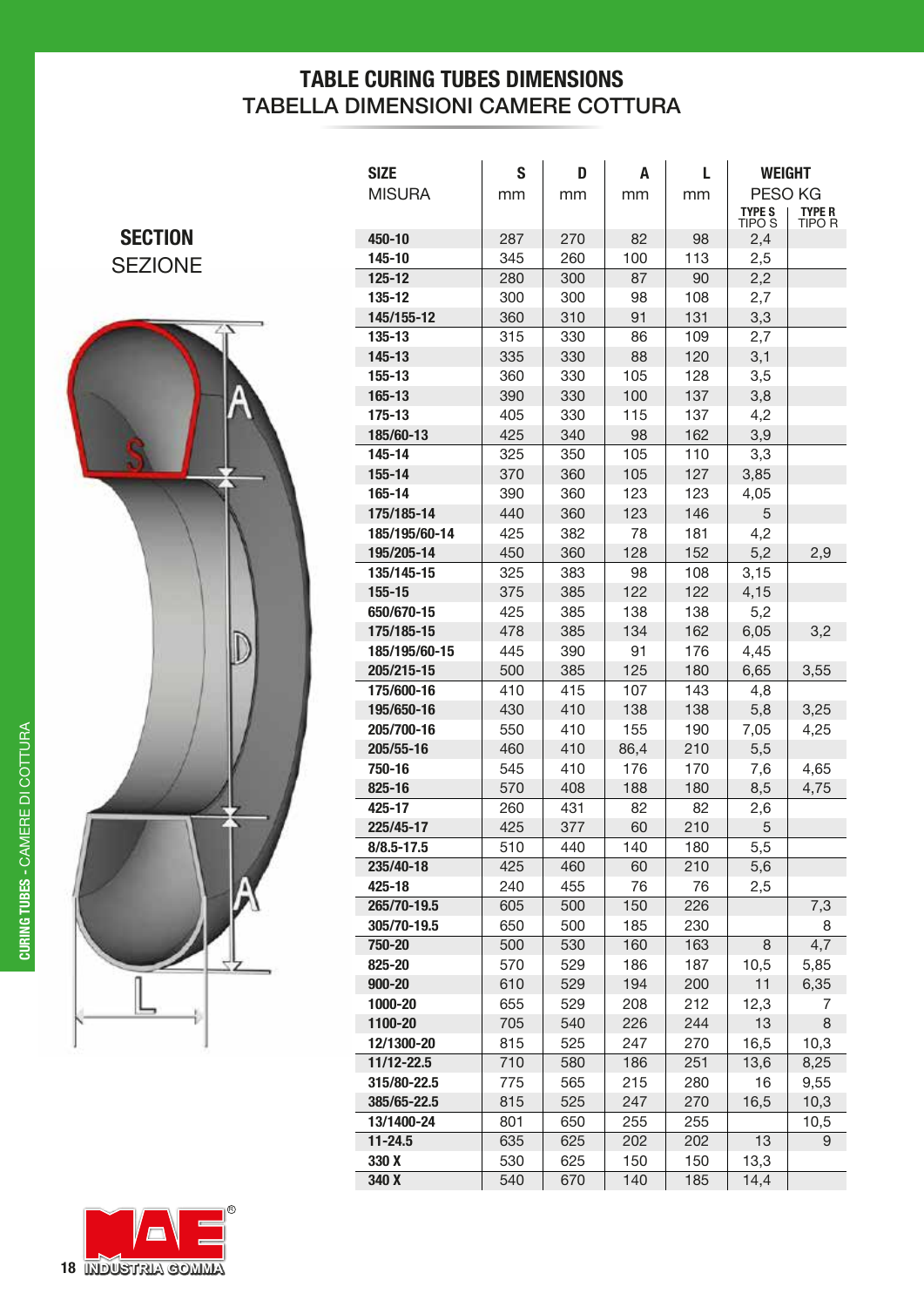### **BUTYL FLAPS FLAP IN BUTILE**







|    | <b>CODE</b> | <b>WIDTH mm</b><br>CODICE LARGHEZZA mm | <b>WEIGHT KG</b><br>PESO KG | <b>TYRES TO BE RETREADED</b><br>PNEUMATICI DA RICOSTRUIRE |  |
|----|-------------|----------------------------------------|-----------------------------|-----------------------------------------------------------|--|
|    | $B-16$      | 155                                    |                             | 600/640/650/700/750-16                                    |  |
|    | $B-20$      | 190                                    | 1,2<br>2,7                  | 750/825/900-20                                            |  |
| 1) | $E-20$      | 220                                    | 3,4                         | 10/11/1200-20                                             |  |
|    | $P-22.5$    | 260                                    | 3,7                         | 315/80-22.5 11/12/13-22.5                                 |  |
|    | $F-24$      | 290                                    | 5,2                         | 1300-24 1400-24                                           |  |
| 2) | $F-25$      | 420                                    | 8,4                         | 15/17.5-25                                                |  |
|    | $F-25L$     | 490                                    | 9,1                         | 20.5-25 23.5-25                                           |  |
|    | $F-28$      | 360                                    | 6,8                         | $13 - 28$                                                 |  |
|    | $F-30$      | 420                                    | 10                          | RIM/CERCHIO 30"                                           |  |
|    | $F-34$      | 420                                    | 9,5                         | RIM/CERCHIO 34"                                           |  |
|    | $F-38$      | 560                                    | 20.3                        | RIM/CERCHIO 38"                                           |  |
|    |             |                                        |                             |                                                           |  |

1) RING - ANELLO 2) STRIP - STRISCIA

### **AIRBAGS INDUSTRIAL USES AIRBAGS USI INDUSTRIALI**

MIG MANUFACTURES VARIOUS SIZES CUSTOM MADE AIRBAGS LA M.I.G. REALIZZA VARIE MISURE E DIMENSIONI DI AIRBAGS



(\*) VALVE IS PROVIDED TOGETHER WITH THE AIRBAG (\*) LA VALVOLA È FORNITA INSIEME ALL'AIRBAG

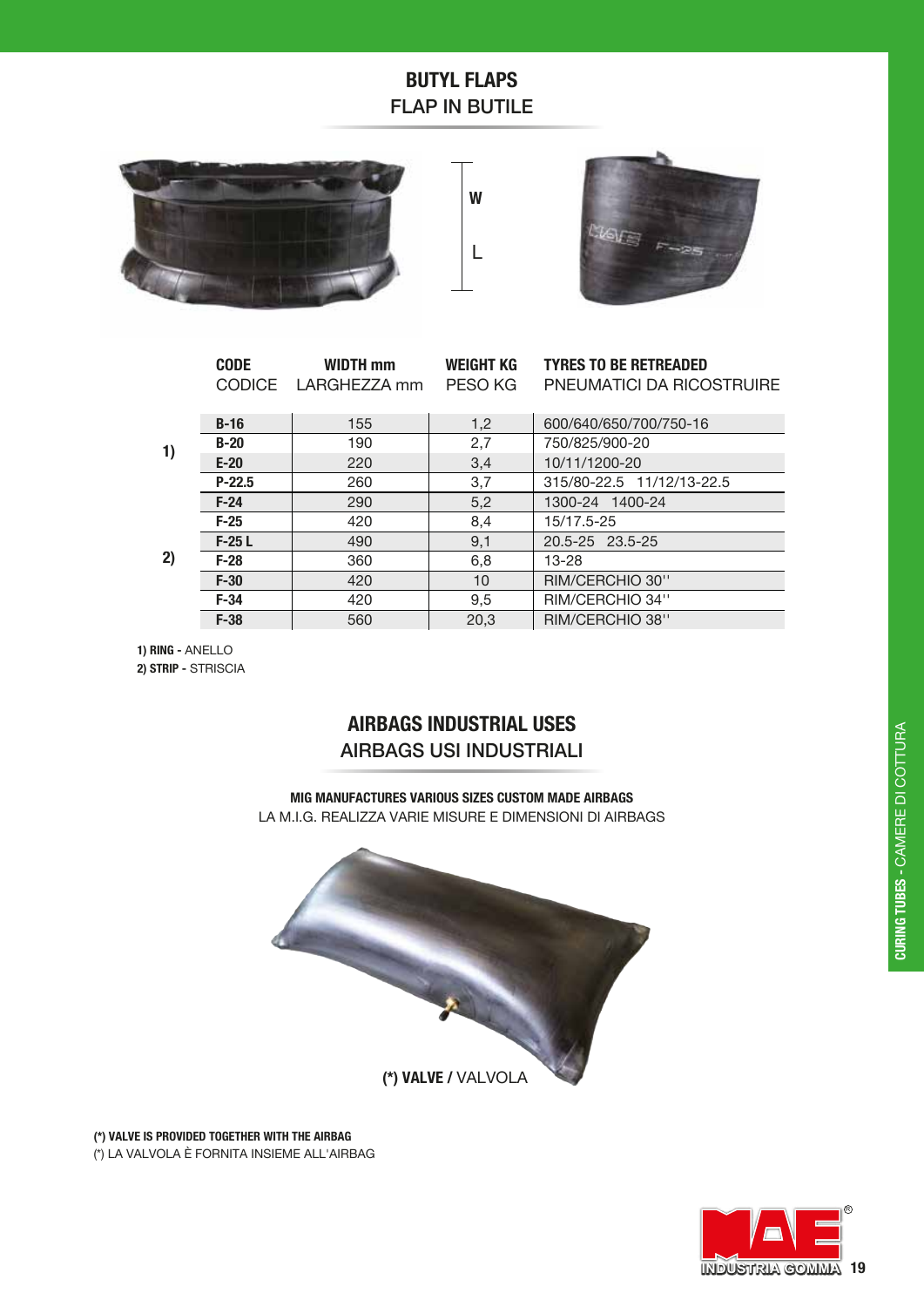### **BLADDERS** FUSTINI





### PASSENGER / LIGHT TRUCK / TRUCK

| <b>CODE</b>      | H   | B   | A   | C  | D    | L   | KG   | REF.     | <b>RECOMMENDED TYRES</b>   |  |
|------------------|-----|-----|-----|----|------|-----|------|----------|----------------------------|--|
| <b>CODICE</b>    | mm  | mm  | mm  | mm | mm   | mm  |      |          | PNEUMATICI SUGGERITI       |  |
| C <sub>0</sub>   | 311 | 203 | 302 | 21 | 12,7 | 332 | 3,1  | 4776     | 125-12 135-12              |  |
| C1               | 330 | 217 | 325 | 22 | 13   | 359 | 3,7  | 6299     | 135-13 145-13              |  |
| C <sub>2</sub>   | 330 | 217 | 370 | 22 | 13   | 411 | 4,5  | 6228     | 155-13 165-13              |  |
| C <sub>3</sub>   | 464 | 248 | 412 | 21 | 13   | 492 | 5,8  | 6297     | LIGHT VAN / T.L.           |  |
| C <sub>4</sub>   | 410 | 248 | 400 | 21 | 13   | 447 | 5,2  | 6390     | LIGHT VAN / T.L.           |  |
| C <sub>5</sub>   | 460 | 270 | 435 | 21 | 13   | 526 | 7,4  | 6319     | LIGHT VAN / T.L.           |  |
| C6               | 550 | 270 | 435 | 21 | 13   | 610 | 8,5  | 6320     | LIGHT VAN / T.L.           |  |
| <b>C83</b>       | 525 | 375 | 600 | 26 | 12,5 | 618 | 13,4 | 8376     | TRUCK 20"/22"/22.5" MEDIUM |  |
| C <sub>28</sub>  | 615 | 375 | 600 | 26 | 12,5 | 706 | 15,3 | 2895     | TRUCK 20"/22.5" LARGE      |  |
| C20/6            | 545 | 375 | 822 | 26 | 13   | 720 | 18,8 | H 20/6   | TRUCK 22.5" LARGE          |  |
| <b>C76</b>       | 455 | 445 | 663 | 32 | 16   | 545 | 18,4 | 7646     | TRUCK 24"                  |  |
|                  |     |     |     |    |      |     |      |          |                            |  |
| M <sub>0</sub>   | 227 | 207 | 420 | 23 | 11   | 328 | 2,8  | RP 12/1  | $10" - 12"$                |  |
| M1               | 300 | 225 | 410 | 23 | 11   | 391 | 3,7  | RP 13/3  | 135-13 145-13              |  |
| M <sub>2</sub>   | 320 | 225 | 410 | 23 | 11   | 412 | 3,9  | RP 13/4  | 155-13 165-13              |  |
| M3               | 345 | 225 | 450 | 23 | 12,5 | 450 | 4,5  | RP 13/5  | 175-14 185-14              |  |
| M4               | 395 | 225 | 450 | 23 | 12,5 | 497 | 4,9  | RP 13/7  | 195-14 205-15              |  |
| M <sub>5</sub>   | 490 | 225 | 467 | 23 | 11   | 551 | 6,4  | RP 13/9  | LIGHT VAN / T.L.           |  |
| M20/35           | 480 | 345 | 665 | 28 | 15,5 | 605 | 11,4 | RP 20/3  | TRUCK 20"/22.5" MEDIUM     |  |
| M20/5            | 550 | 345 | 665 | 28 | 15,5 | 683 | 12,6 | RP 20/5  | TRUCK 20"/22.5" LARGE      |  |
| P <sub>250</sub> | 250 | 220 | 445 | 23 | 12,7 | 325 | 2,4  | 8111-250 | PASSENGER 13"              |  |
| P275             | 275 | 220 | 445 | 23 | 12,7 | 350 | 2,6  | 8111-275 | PASSENGER 13"              |  |
| <b>P300</b>      | 300 | 220 | 445 | 23 | 12,7 | 375 | 2,8  | 8111-300 | PASSENGER 13"/14"          |  |
| P325             | 325 | 220 | 445 | 23 | 12,7 | 400 | 3,0  | 8111-325 | PASSENGER 13"/14"          |  |
| P290             | 290 | 278 | 486 | 23 | 12,7 | 340 | 3,0  | 8081-290 | PASSENGER 15"              |  |
| P315             | 315 | 278 | 486 | 23 | 12,7 | 365 | 3,1  | 8081-315 | PASSENGER 15"              |  |
| P340             | 340 | 278 | 486 | 23 | 12,7 | 390 | 3,3  | 8081-340 | PASSENGER 15"              |  |
| P365             | 365 | 278 | 486 | 23 | 12,7 | 415 | 3,45 | 8081-365 | PASSENGER 15"              |  |

### **MOTORCYCLE**

| <b>V28</b> | 220 | 235 | 417 | 24 | 12 | 310 | 2.6 | DK38428        | MOTORCYCLE 17"/18"              |
|------------|-----|-----|-----|----|----|-----|-----|----------------|---------------------------------|
| V30/4      | 215 | 220 | 454 | 23 | 12 | 313 | 2.4 |                | 13DXT330/4   MOTORCYCLE 18"/19" |
| <b>V16</b> | 118 | 345 | 416 | 14 | 6  | 146 | 1.2 | <b>BOM1600</b> | MOTORCYCLE 17"                  |
| <b>V76</b> | 245 | 215 | 298 | 25 | 12 | 274 | 2.5 | DK4976         | MOTORCYCLE 14"                  |

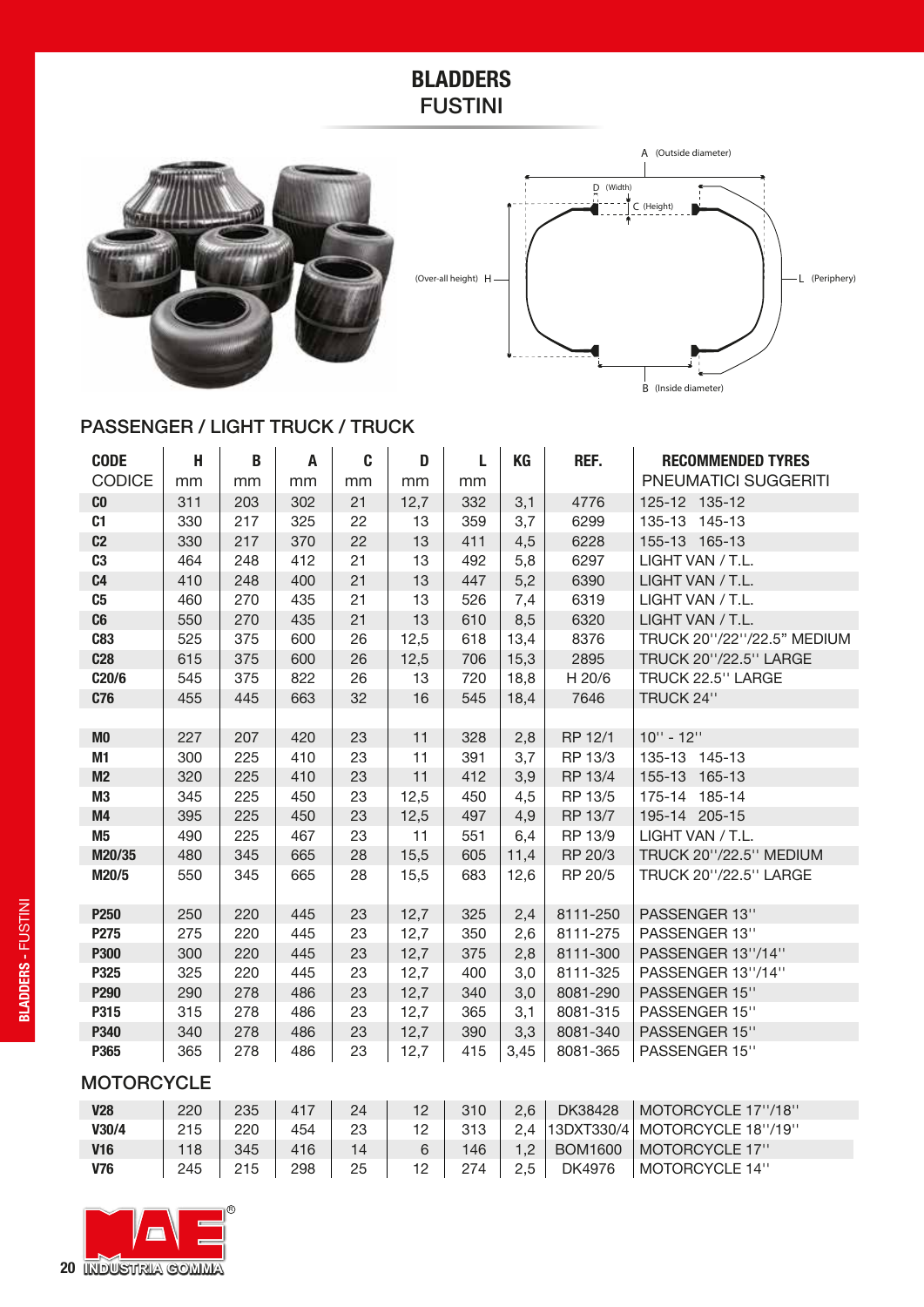### **ACCESSORIES 1/3 ACCESSORI 1/3**



**CODE** 

1112



RUBBER BASE PROTECTOR SMALL FOR CURING TUBE VALVE AREA 

PIASTRELLA PICCOLA DI PROTEZIONE PER CAMERA DI COTTURA ZONA VALVOLA



AIR CONNECTOR FOR ENVELOPE FOR AUTOCLAVE 

ATTACCO ARIA ENVELOPE PER AUTOCLAVE

## **CODE**



1114



**ADAPTER** 

RIDUTTORE





AIR CONNECTOR FOR CURING TUBE FOR AUTOCLAVE

ATTACCO ARIA CAMERA DI COTTURA PER AUTOCLAVE

**5/16 UNC** 

VALVOL A SPECIAL F TIPO "B" IN OTTONE Ø 12/8 mm

PER CAMERA DI COTTURA SIST. PRESTAMPATO





RUBBER BASE PROTECTOR LARGE FOR CURING TUBE VALVE AREA

PIASTRELLA GRANDE DI PROTEZIONE PER CAMERA DI COTTURA ZONA VALVOLA





AIR NIPPLE FOR ENVELOPE FOR AUTOCLAVE

 $1/4'$ 

NIPPLE ARIA ENVELOPE PER AUTOCLAVE



**12X1F** 

RIDUTTORE

**ADAPTER** 





PLAIN MALE FITTING AIR NIPPLE FOR CURING TUBE

ATTACCO ARIA MASCHIO CAMERA DI COTTURA





**BRASS VALVE TYPE "A" Ø 13 mm FOR CURING TUBE** 

VALVOLA DI TIPO "A" IN OTTONE Ø 13 mm PFR CAMERA DI COTTURA



**CODE** 

1119

**CURING TUBE** 



**BRASS VALVE TYPE "B" Ø 12/8 mm FOR CURING TUBE** 

VALVOLA TIPO "B" IN OTTONE Ø 12/8 mm PER CAMERA DI COTTURA

SPECIAL BRASS VALVE TYPE "B" Ø 12/8 mm FOR PRECURED









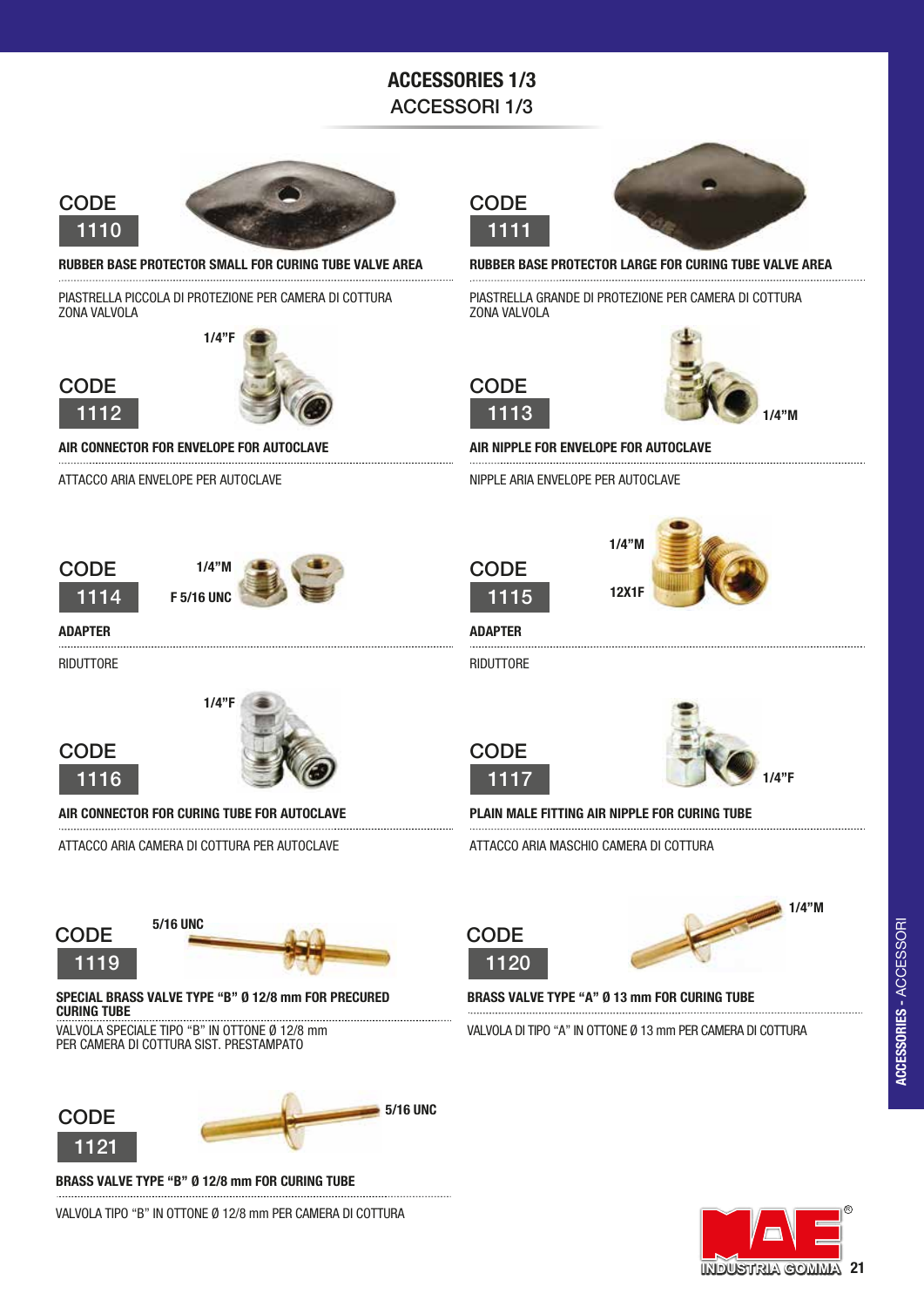### **ACCESSORIES 2/3 ACCESSORI 2/3**



**BRASS VALVE FOR COLLAPSIBLE RIM CURING TUBE** 

VALVOLA PER CAMERA COTTURA TIPO COLLAPSIBLE RIM

**12X1M** 





**VALVE FOR ENVELOPE TYPE "2" Ø 50 mm** 

VALVOLA PER ENVELOPE TIPO "2" Ø 50 mm





ALL IN ONE VALVE FOR ENVELOPE PLAIN MALE FITTING Ø 50 mm

VALVOLA ALL IN ONE PER ENVELOPE ATTACCO SENZA RITENUTA Ø 50 mm



**CODE** 

1129



PLAIN MALE FITTING FOR ENVELOPE

ATTACCO ENVELOPE SENZA RITENUTA



**MALE QUICK COUPLER 1/4" WITH RETURN VALVE** 

ATTACCO RAPIDO CON RITENUTA M 12X1





**VALVE FOR ENVELOPE TYPE "1"** 

VALVOLA PER ENVELOPE TIPO "1"



**AIR VENTING DISC** 

DISCO AREAZIONE









**12X1M** 

ALL IN ONE VALVE FOR ENVELOPE TYPE "3" Ø 50 mm

VALVOLA ALL IN ONE PER ENVELOPE TIPO "3" Ø 50 mm







**PM COUPLER** 

PM COUPLER





FEMALE COUPLER FOR CODES 1124 AND 1127 

FEMALE COUPLER PER CODICI 1124 E 1127

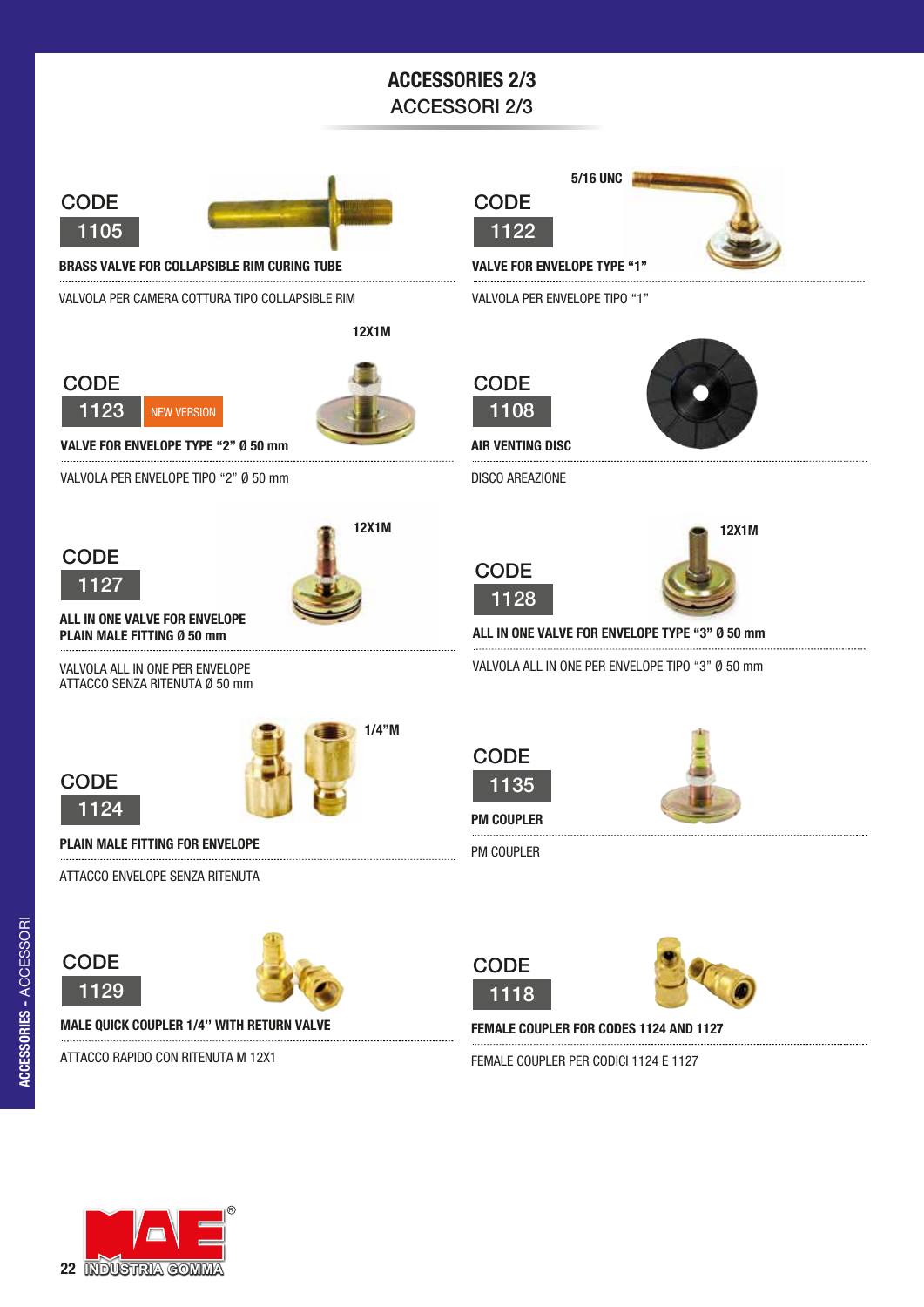### **ACCESSORIES 3/3 ACCESSORI 3/3**



**CODE** 

1132







FEMALE QUICK COUPLER 1/4" WITH RETURN VALVE AND VITON GASKET NIPPLE FOR VALVE 1120 Ø 12 mm

NIPPLE PER VALVOLA 1120 Ø 12 mm



ATTACCO RAPIDO F CON RITENUTA 1/4" NPT E GUARNIZIONE IN VITON

**MALE NIPPLE FOR VALVE** 

MASCHIO PER VALVOLA

1133

**CODE** 



CLAM FOR PIPE 13-15 mm FOR NIPPLE 1131

COLLARE PER TUBO 13-15 mm PER NIPPLE 1131





**BAR CODE TAG FOR ENVELOPE TRACKING** 

BAR CODE TAG PER TRACCIABILITA' ENVELOPE





**ENVELOPE LUBRICANT** 

LUBRIFICANTE PER ENVELOPE





VALVE FOR AIRBAG Ø 12/8 mm 

VALVOLA PER AIRBAG Ø 12/8 mm

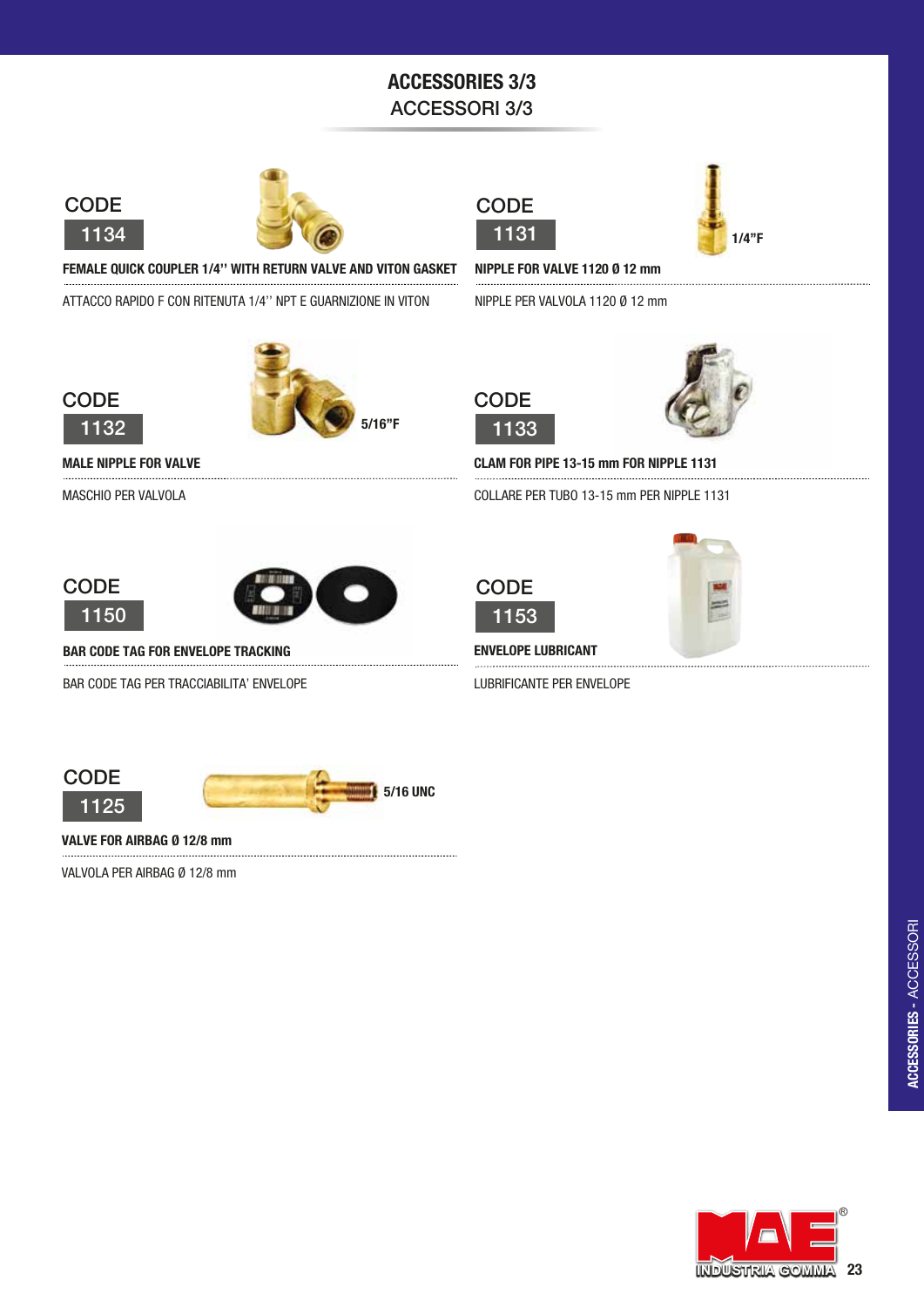

1150 **CODE** 



**BAR CODE TAG FOR ENVELOPE TRACKING A bar code tag is available to track the performance data and traceability for the quality control system of envelope**



BAR CODE PER TRACCIABILITÁ DELL'ENVELOPE É disponibile il bar code per tracciare i dati sulle prestazioni dell'envelope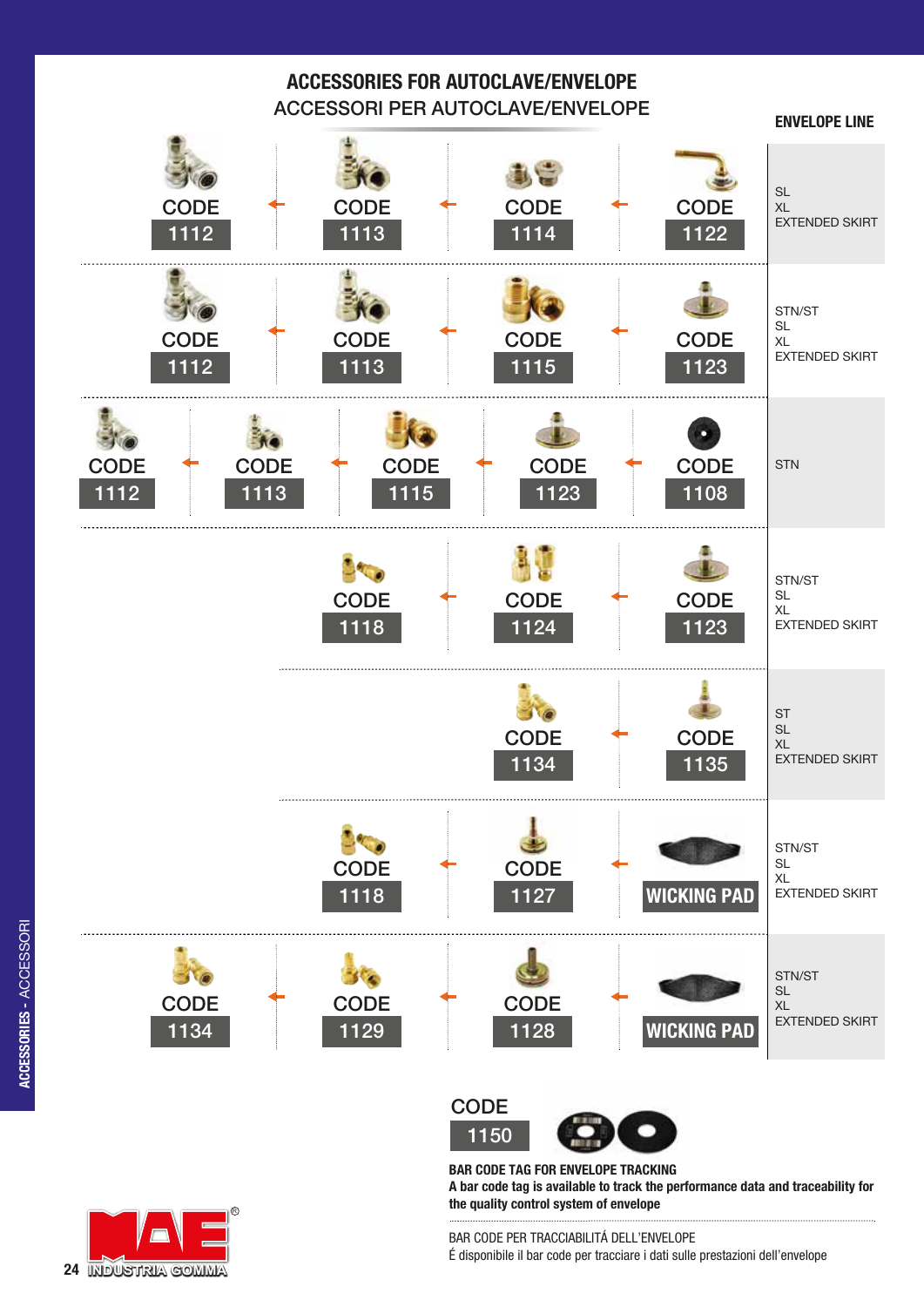### **INNER TUBES CAMERE ARIA**

### **INDEX / INDICE**

### **INNER TUBES / CAMERE ARIA**

| INNER TUBES FOR AGRICULTURAL AND INDUSTRIAL USES / CAMERE ARIA PER AGRICOLTURA E USI INDUSTRIALI |  |  |  |  |  |
|--------------------------------------------------------------------------------------------------|--|--|--|--|--|
|                                                                                                  |  |  |  |  |  |
| <b>MOTOCROSS INNER TUBES / CAMERE ARIA MOTOCROSS</b>                                             |  |  |  |  |  |





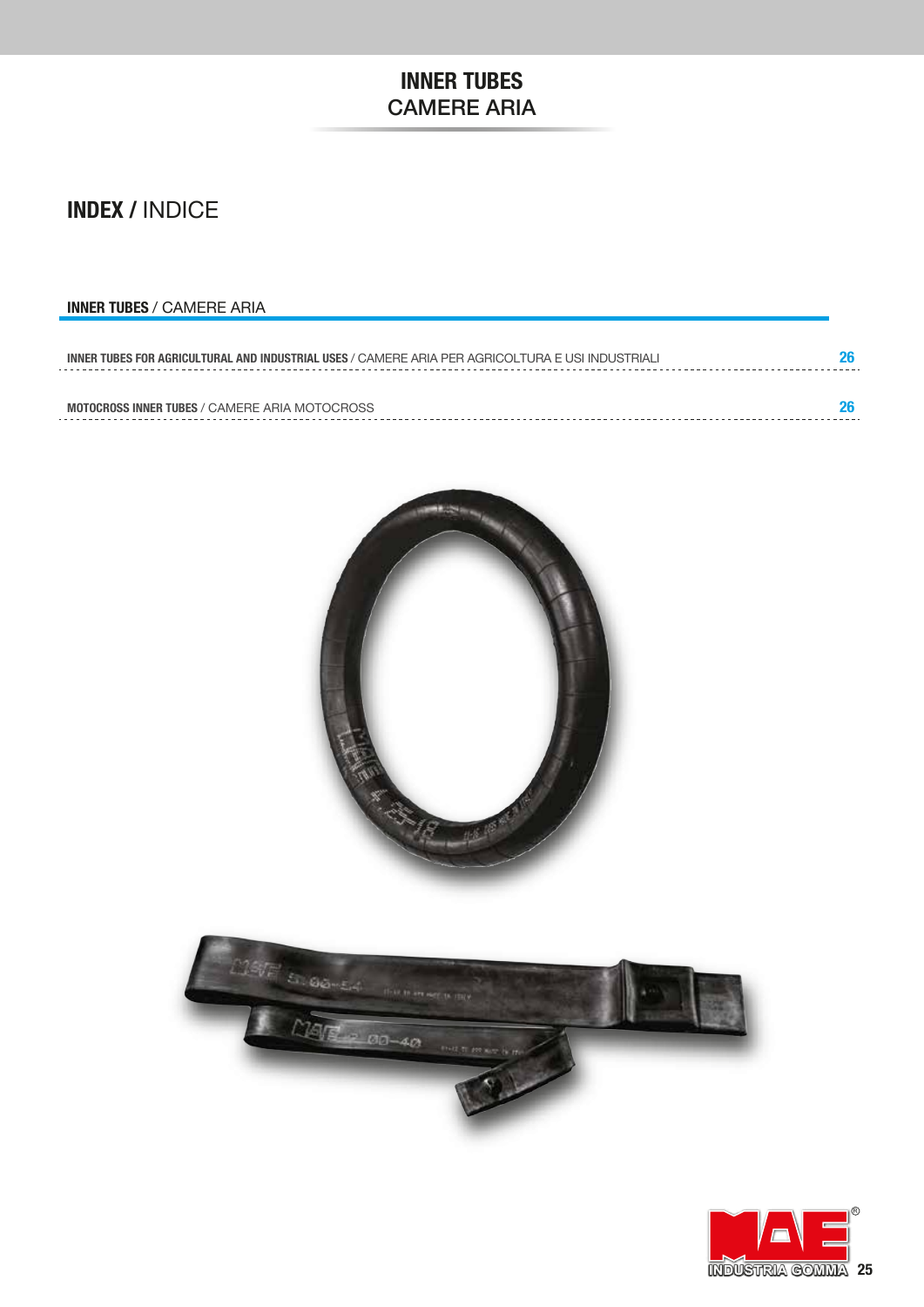### **INNER TUBES FOR AGRICULTURAL AND INDUSTRIAL USES** CAMERE ARIA PER AGRICOLTURA E USI INDUSTRIALI



| <b>SIZE</b><br>MISURA | A<br>mm | В<br>mm |         |
|-----------------------|---------|---------|---------|
| 200-36                | 50      | 1000    | $\star$ |
| $200 - 40$            | 48      | 1045    | $\star$ |
| 300-50                | 68      | 1240    | $\star$ |
| 300-54                | 68      | 1490    | $\star$ |
| 500-36                | 78      | 990     | $***$   |
| 500-54                | 100     | 1440    | $***$   |

- \* Miniscooter / Miniscontro
- \*\* Autoscooter / Autoscontro
- \*\*\* Agricultural / Agricoltura





### **MOTOCROSS INNER TUBES CAMERE ARIA MOTOCROSS**

| <b>SIZE</b><br><b>MISURA</b> | A<br>mm | B<br>mm |   |
|------------------------------|---------|---------|---|
| 425-18                       | 70      | 461     | ź |
| $300 - 21$                   | 53      | 557     | ź |

\* Valve / Valvola V1-09-1 (ETRTO)

A= SECTION DIAMETER mm **DIAMETRO SEZIONE mm B= RIM DIAMETER mm DIAMETRO CERCHIO mm** 

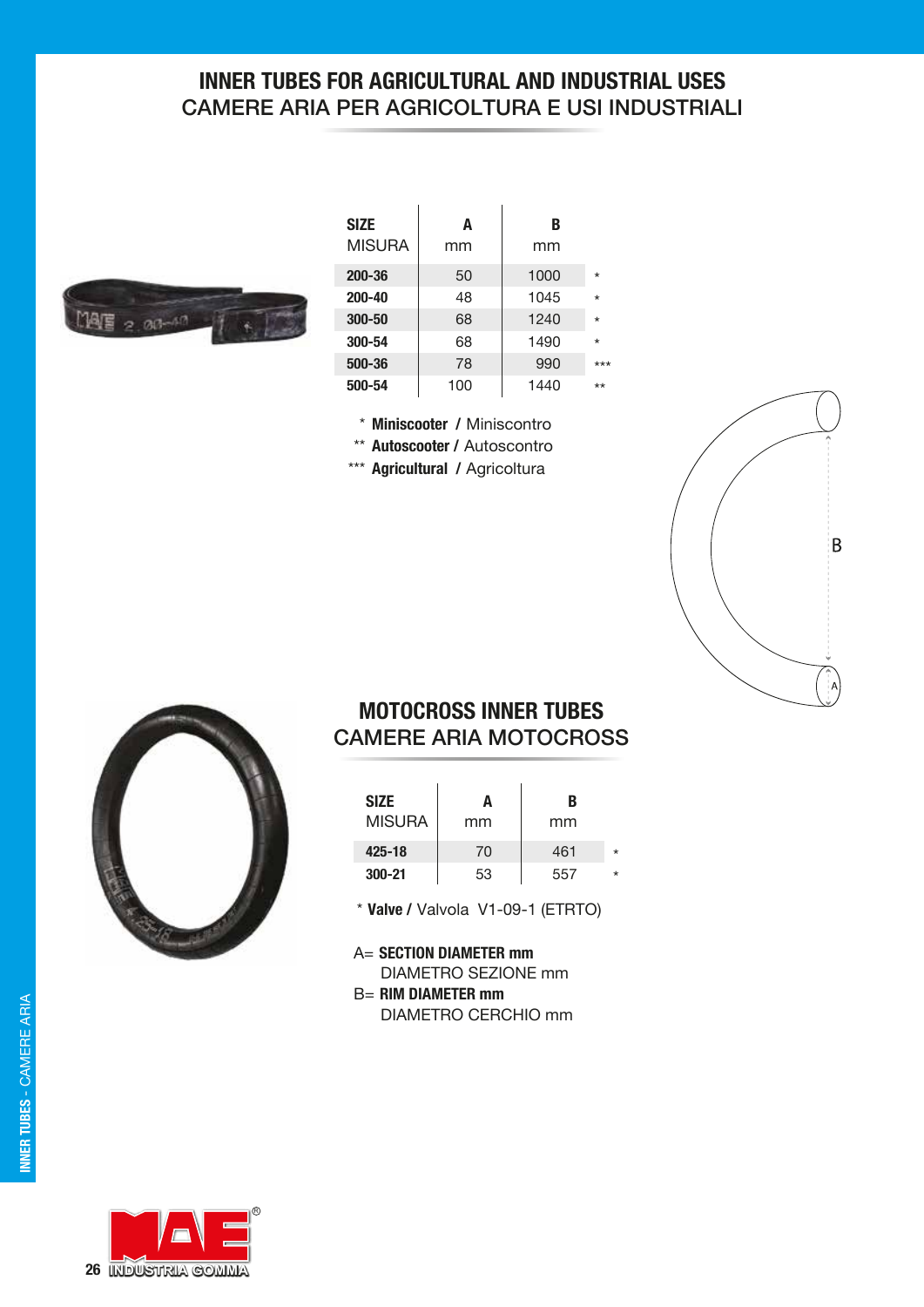| <b>NOTES / NOTE</b> |  |  |
|---------------------|--|--|
|                     |  |  |
|                     |  |  |
|                     |  |  |
|                     |  |  |
|                     |  |  |
|                     |  |  |
|                     |  |  |
|                     |  |  |
|                     |  |  |
|                     |  |  |
|                     |  |  |
|                     |  |  |
|                     |  |  |
|                     |  |  |
|                     |  |  |
|                     |  |  |
|                     |  |  |
|                     |  |  |
|                     |  |  |
|                     |  |  |
|                     |  |  |
|                     |  |  |
|                     |  |  |
|                     |  |  |
|                     |  |  |
|                     |  |  |
|                     |  |  |
|                     |  |  |
|                     |  |  |
|                     |  |  |
|                     |  |  |
|                     |  |  |
|                     |  |  |
|                     |  |  |
|                     |  |  |
|                     |  |  |
|                     |  |  |
|                     |  |  |
|                     |  |  |
|                     |  |  |
|                     |  |  |
|                     |  |  |
|                     |  |  |
|                     |  |  |
|                     |  |  |